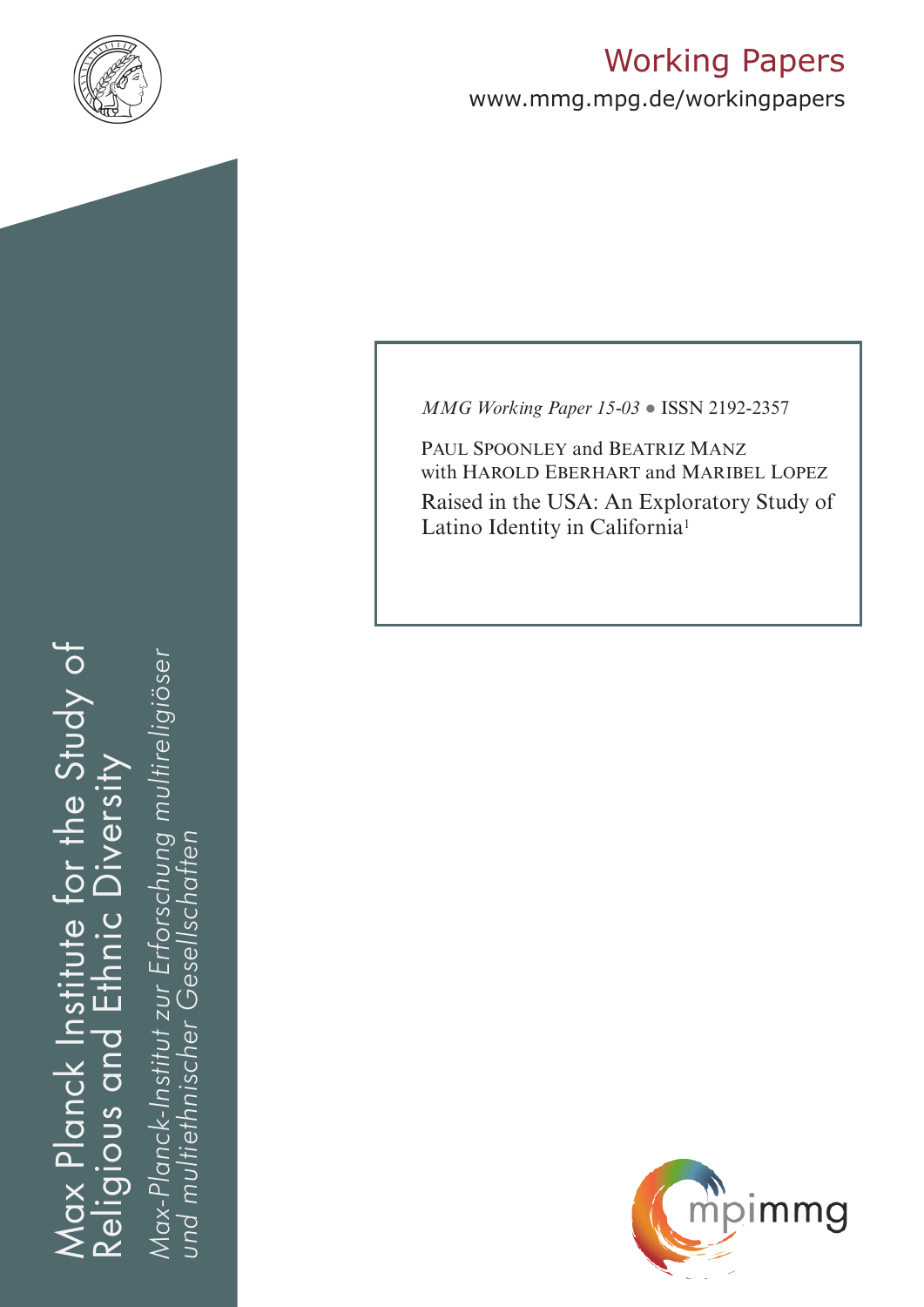Paul Spoonley and Beatriz Manz with Harold Eberhart and Maribel Lopez *Raised in the USA: An Exploratory Study of Latino Identity in California* 

#### MMG Working Paper 15-03

Max-Planck-Institut zur Erforschung multireligiöser und multiethnischer Gesellschaften, *Max Planck Institute for the Study of Religious and Ethnic Diversity* Göttingen

© 2015 by the authors

ISSN 2192-2357 (MMG Working Papers Print)

Working Papers are the work of staff members as well as visitors to the Institute's events. The analyses and opinions presented in the papers do not reflect those of the Institute but are those of the author alone.

Download: **www.mmg.mpg.de/workingpapers** 

MPI zur Erforschung multireligiöser und multiethnischer Gesellschaften MPI for the Study of Religious and Ethnic Diversity, Göttingen Hermann-Föge-Weg 11, 37073 Göttingen, Germany Tel.: +49 (551) 4956 - 0 Fax: +49 (551) 4956 - 170

**www.mmg.mpg.de**

**info@mmg.mpg.de**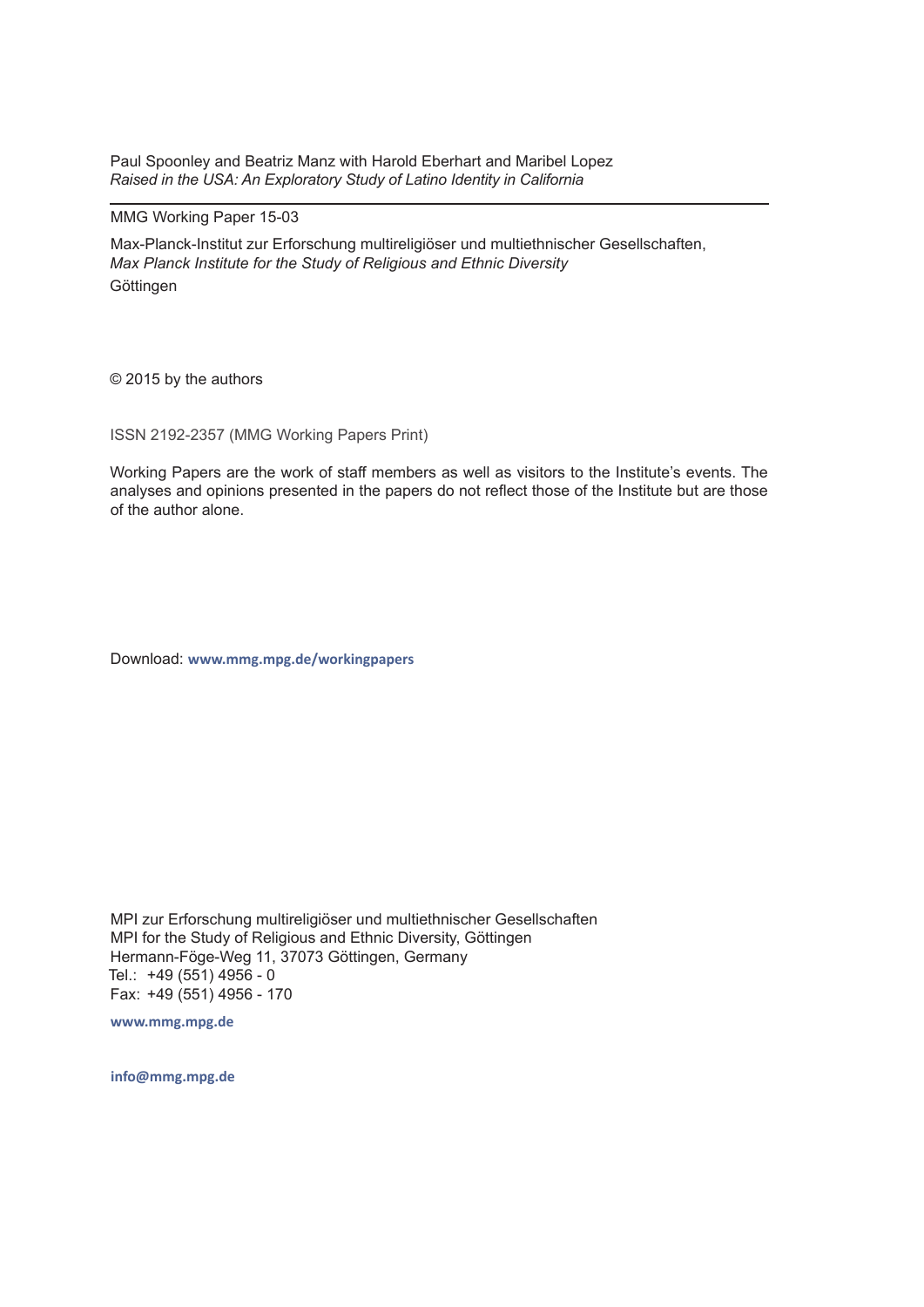## Abstract

The ethnic and representational politics of the USA are being challenged and transformed by the size of the Latino population. But Latino identities are varied and reflect a range of historical and contemporary influences. The focus of this pilot study are a group of American-raised university students in California and how they see themselves in terms of self-claimed labels and identities – and the influences and implications of these identities. Is the country origin of immigrant parents an ongoing determinant of self and group identity? Or are new pan-ethnic identities more important? What has been transmitted and maintained by these Americanraised in terms of, for example, Spanish language or morality? This report explores these and other issues as new generations of Latinos explore and negotiate identity in an American setting.

**Keywords:** Latino identity, American-raised Latinos, cultural/language transmission, transnationalism.

## Authors

PAUL SPOONLEY is a Distinguished Professor (Sociology) and the Pro Vice-Chancellor of the College of Humanities and Social Sciences, Massey University, New Zealand. He is a Fellow of the Royal Society of New Zealand and was awarded the Science and Technology Medal in 2009 for contributing to academic scholarship on cultural diversity. He is the Programme Leader of the Integration of Immigrants Programme and Nga Tangata Oho Mairangi and a Principal Investigator on Capturing the Diversity Dividend of Aotearoa/New Zealand (CaDDANZ); all are funded by the Ministry of Business, Innovation and Employment. He was a Fulbright Senior Scholar at the University of California Berkeley in 2010 and a Visiting Scholar at the Max Planck Institute of Religious and Ethnic Diversity in 2013. He can be contacted at **[p.spoonley@massey.ac.nz](mailto:p.spoonley@massey.ac.nz)**.

BEATRIZ MANZ is a Professor of Geography and Ethnic Studies at the University of California, Berkeley. She is originally from Chile and her research has focused on contemporary Mayan communities in Guatemala. She has served as Chair of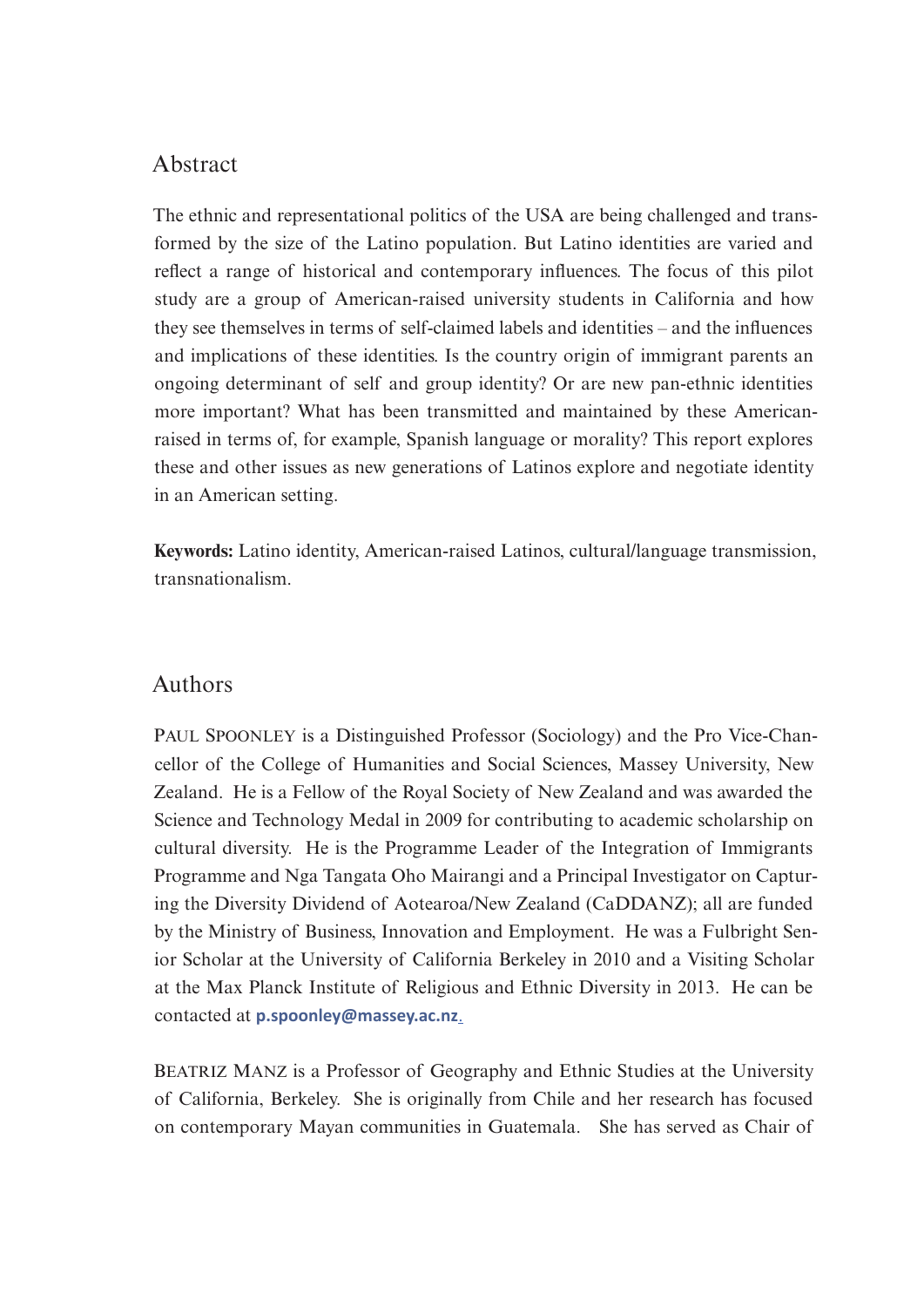the Department of Ethnic Studies and also Chair of the Center for Latin American Studies at Berkeley. Her most recent book is entitled: "Paradise in Ashes: A Guatemalan Journey of Courage, Terror and Hope". In April 2013, she was called by the prosecution to testify as an expert eyewitness in the genocide trial against General Efraín Ríos Montt. She can be contacted at **[bmanz@berkeley.edu](mailto:bmanz@berkeley.edu)**.

Harold Eberhart and Maribel Lopez were students of Beatriz Manz at the University of California, Berkeley and were involved as researchers in the current study.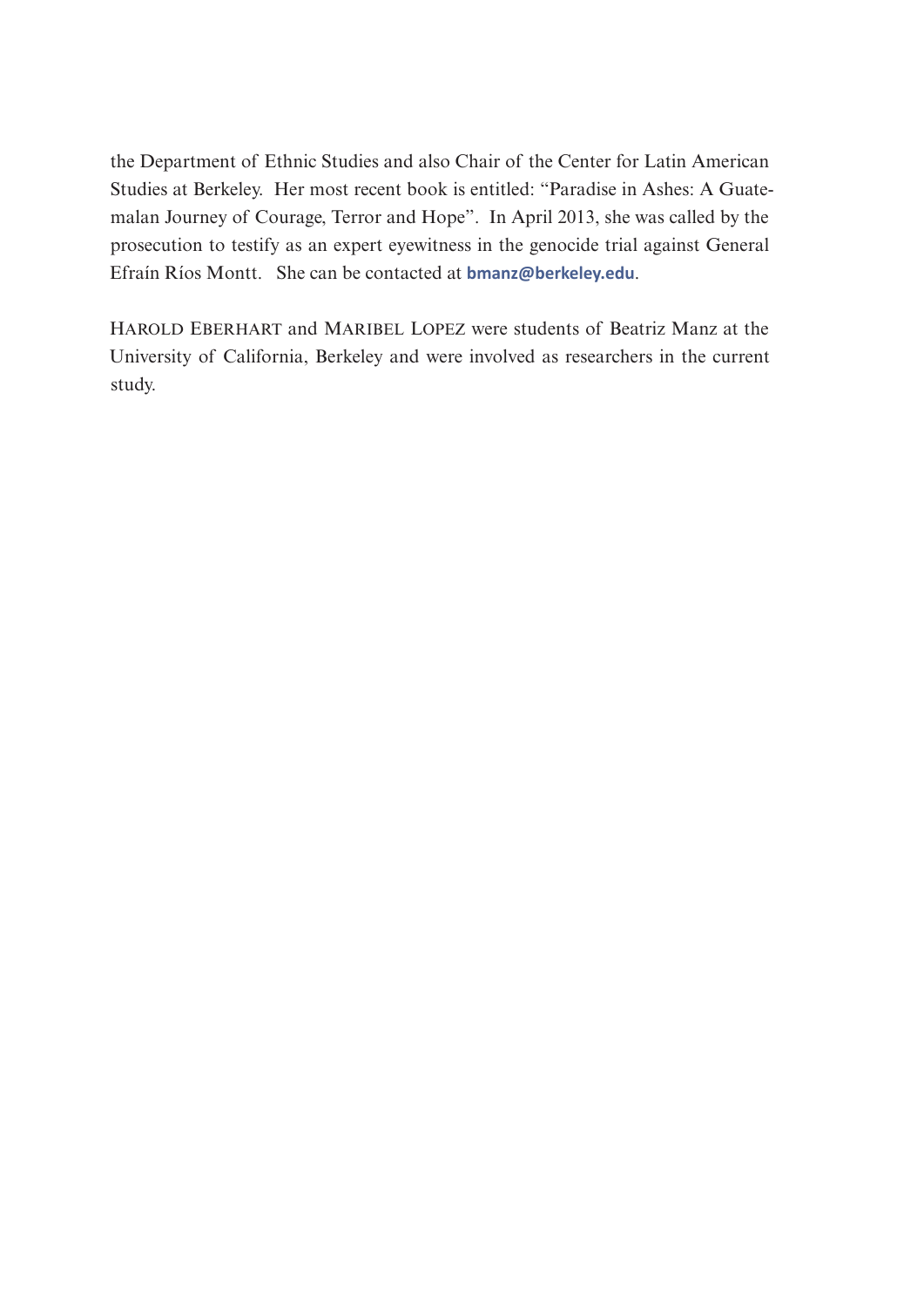## Contents

| 1.  |                                                           | 7  |
|-----|-----------------------------------------------------------|----|
| 2.  |                                                           | 13 |
| 3.  | The Background of Respondents and Their Immigrant Parents | 15 |
| 4.  |                                                           | 20 |
| 5.  |                                                           | 24 |
| 6.  |                                                           | 26 |
| 7.  |                                                           | 28 |
|     | a)                                                        | 30 |
|     | b)                                                        | 30 |
|     | $\circ$ )                                                 | 31 |
|     | $\mathrm{d}$                                              | 33 |
| 8.  |                                                           | 34 |
| 9.  |                                                           | 36 |
| 10. |                                                           | 37 |
| 11. |                                                           | 38 |
|     |                                                           | 40 |
|     |                                                           | 41 |
| 43  |                                                           |    |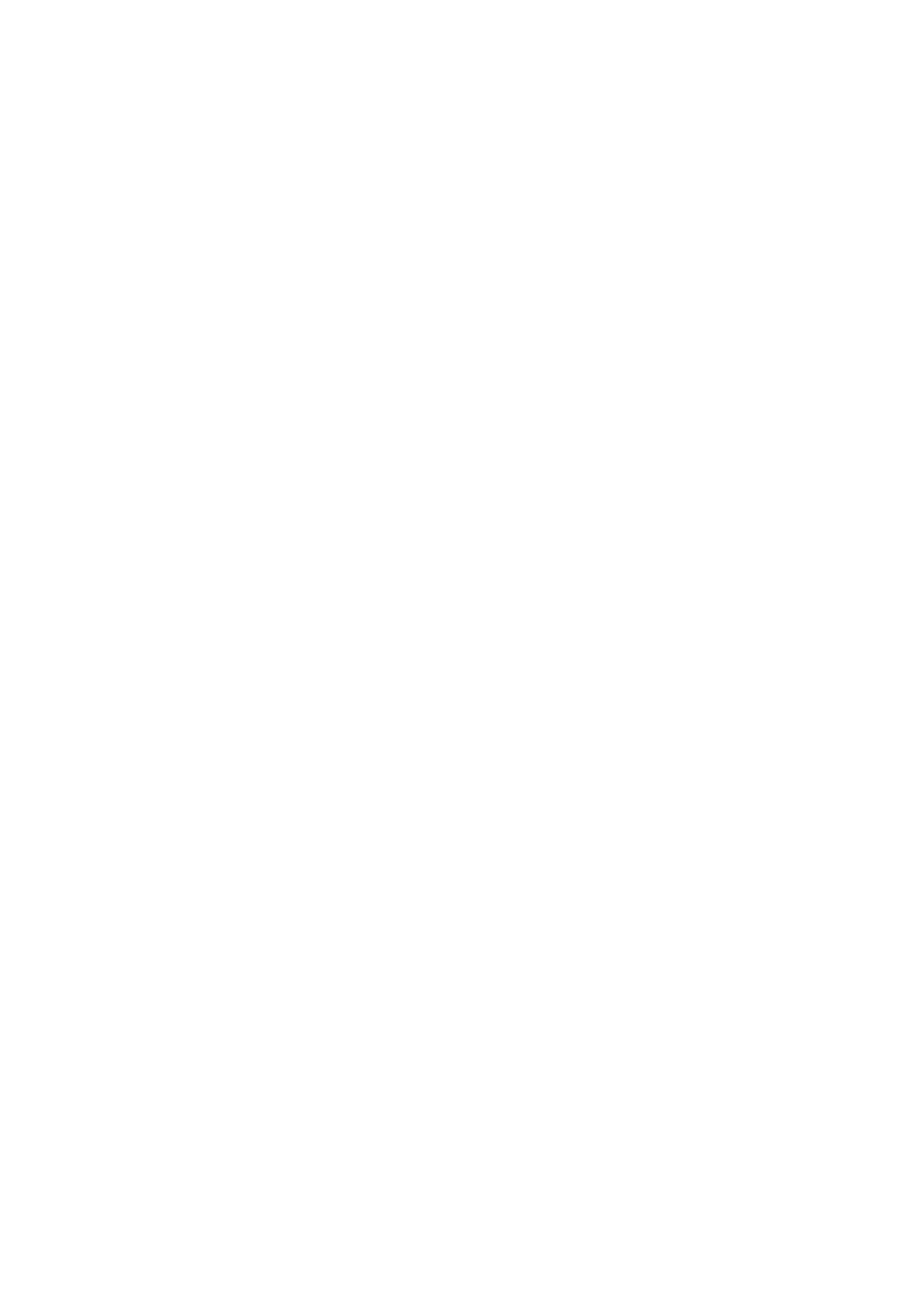## 1. Introduction

La raza! Mejicano! Español! Latino! Chicano! Or whatever I call myself, I look the same I cry And Sing the same. I am the masses of my people and I refuse to be absorbed. I am Joaquin.

R. Gonzales, "I am Joaquin", quoted in Gutiérrez, 2013: 20

In preliminary research in 2008 and 2009, we were intrigued at the way in which Latino culture(s) were being re-negotiated in both private and public spaces in the United States as new generations of American-raised engaged with shared public cultures – via social or other media, in schools and universities – and with what was happening in Latino families and communities all around the country. There is a considerable literature on what is commonly (and we think rather mistakenly) called "second generation Latinos". And we wanted to explore the issues of ethnic labelling and self-identification (along with the practices and influences that underpinned such identities) with a select group of high performing Latinos, most of whom were studying at the University of California, Berkeley. It was a select group and the following material represents an exploratory study. As University of California, Berkeley students, we assumed that many, if not most, would progress to become successful and hold a range of leadership positions. Those positions, and their everyday lives as

<sup>1</sup> This is a revised version of a report that was first published by the Center for Latin American Studies, University of California Berkeley, *Born in the USA: The Identities of American-Born Latinos*, Paul Spoonley and Beatriz Manz, with Harold Eberhart and Maribel Lopez, April 2014, No. 34. Our thanks to Harley Shaiken and CLAS for permission to reproduce parts of that report here. In addition, we want to acknowledge the extremely helpful comments of an unknown reviewer provided by Max Planck Institute, for the Study of Religious and Ethnic Diversity and Chris Kofri for her support and help.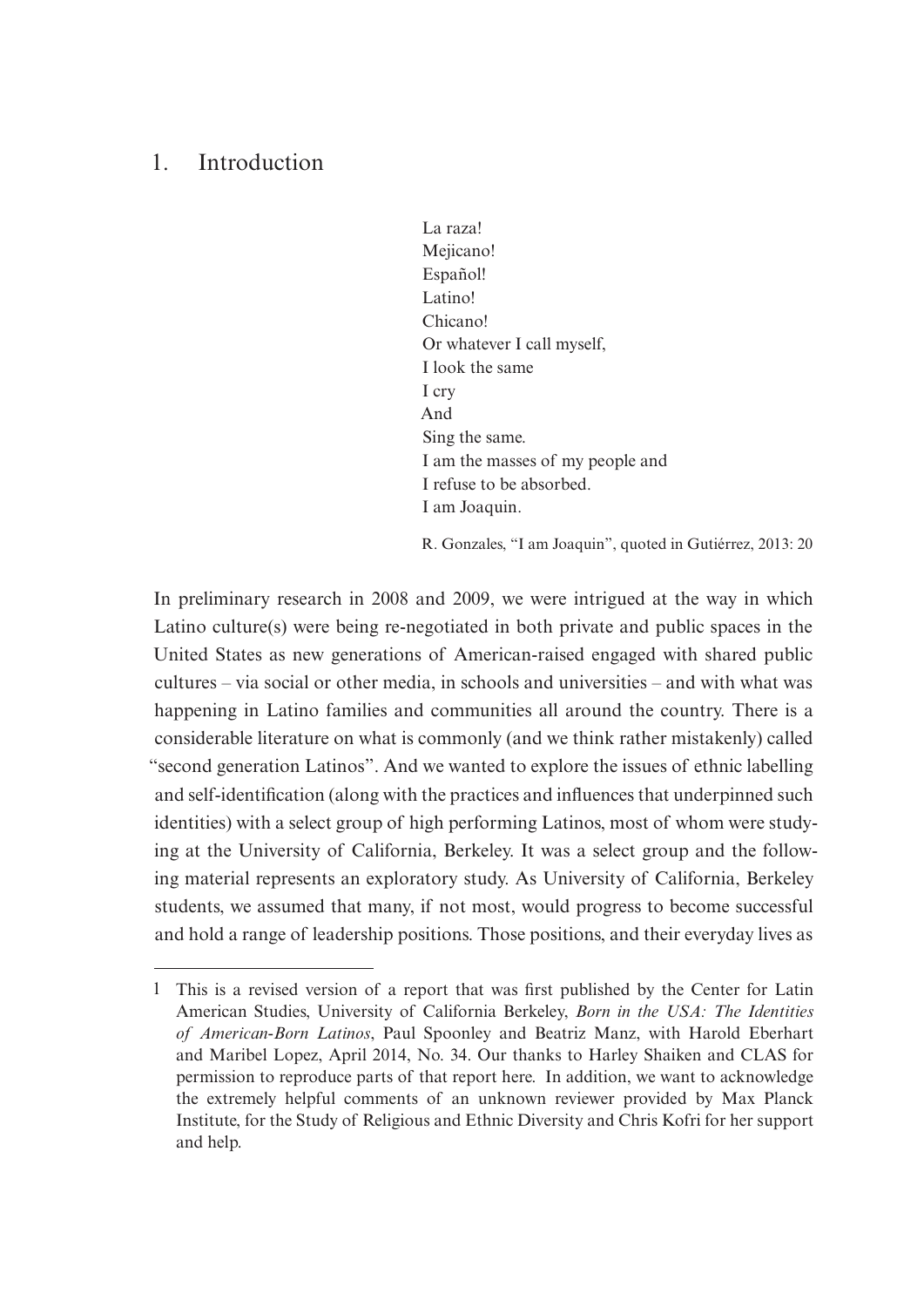members of Latino communities, placed them at the centre of debates about ethnic identity. They would, we thought, be likely candidates to contribute to the evolving identities of American-raised Latinos and they would be likely brokers between Latino and other communities as well as political leaders (in the broadest sense of providing leadership in a range of settings, not simply as elected officials).

The size and growing influence of Latinos means that they are remaking ethnic politics in ways that are unprecedented.

Latinos are now writing an essential new chapter in the American narrative. Theirs is a unique story of belonging, because Latinos are at once "old" Americans, "new" Americans and "doubly American" (Suárez-Orozco and Gaytan, 2009: xxi).

This section sets out some of the conceptual and empirical questions that we explored in relation to American-raised Latinos. This immediately raised the question of what label were we to use to describe these Latinos. We wanted to ask them but we also need a label for the purposes of a report like this.

The question of how to describe the American-raised Latino is problematic in various ways. Firstly, there is the question of whether they should be given a pan-ethnic label, and one that reflects their American context. The most obvious are Chicano, Latino and Hispanic (see Arreola, 2004). Rodriguez, Sáenz and Menjívar (2008: 5-7) note that it does vary depending on where in the United States the community is, and that in Texas, for example, the term Hispanic is more widely used than elsewhere. Recently, a PBS documentary used the term "Latino Americans". Part of the problem, as they go on to acknowledge, is the fuzziness of the Latino ethnic identity boundary. We would note that being Latino, which is the usage we adopt here, is a function of migration and the subsequent politics of ethnic identity in a destination society, both as a result of self-described ethnicity as well as operating as an imposed label (which inevitably means that the label and what it means is highly situationally defined) (see Planas, 2013; Segura and Teixeira, 2014; Taylor et al, 2012; Ana, 2004). Secondly, and as we discovered when we conducted the questionnaire that provides the empirical data for this report, many continued to attach national origin labels to their current American situation. In particular, many would indicate that they are "Mexican", "Mexican-American" or even "Mexican-Latino" (or "Latino-Mexican"). But these hyphenated labels – involving country or national origins – were often used alongside a pan-ethnic label such as Latino (few used Hispanic or Chicano in the Californian context). The point is that homelands are used alongside a pan-ethnic label such as Latino to indicate layers of inter-Latino identity. The literature tends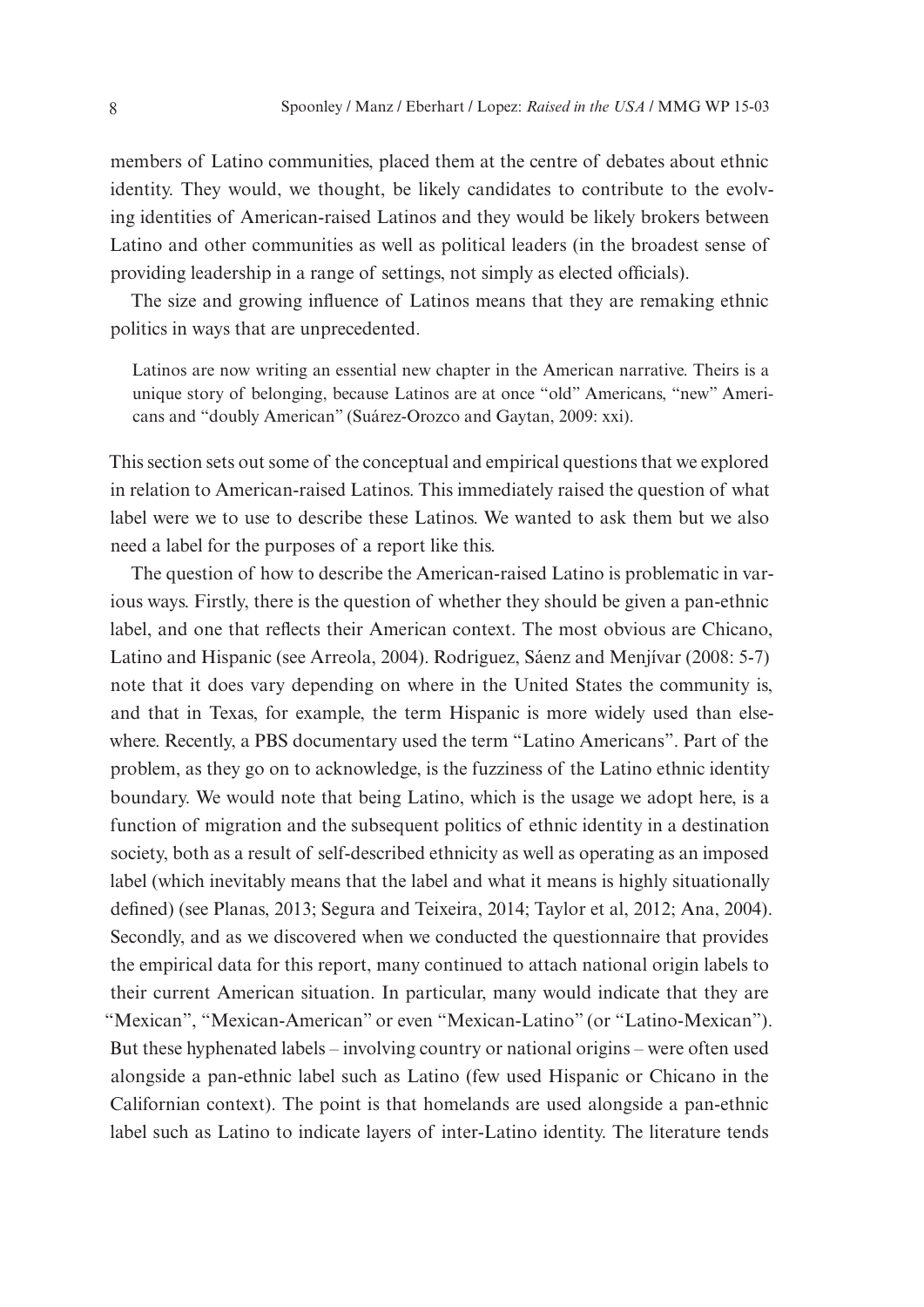to adopt labels such as Latino as a convenient pan-ethnic identity, but for those involved, it appears to be too crude and not representative of how they feel, as well as inappropriate in particular contexts. Being a Mexican in the United States might be as important, if not more so, than being Latino. And this might apply equally to American-raised Latinos. Finally, we want to express some concern about the term "second generation". It is widely used in both the popular and academic literature, but it is misleading. For us, the American-raised Latinos are just that – products of migrant parents but equally of the environment and of the communities and country in which they grew up. They are hardly migrants. Their transnational connections and orientations are another matter but these operate and are relevant in relation to an American context, of "being here" rather than "being there". We have tended to use the term "American-raised" in preference to "second generation".2

We considered the question of what these American-raised Latinos call themselves as both an empirical question – they should be asked rather than have labels imposed – and a political question. The claiming of one identity or another, of one label or another, is about claiming an identity in public spheres and typically has specific connotations. In particular, it is about positioning both individuals and communities in the spectrum and spaces that constitute the politics of ethnicity in the United States, thus raising questions about the issues of recognition and inclusion, about respect and resourcing. As an exploratory study, we were keen to understand why – and when – American-raised Latinos would forego different identities or different parts of their identity as well as what influenced these different identity claims or practices. The material provided by the study raises as many questions as it answers.

The literature often stresses the "otherness" of being Latino in the United States, but again, we thought this ought to be treated as an interesting empirical question : is it necessarily true that Latinos are relegated to a "political, economic and cultural 'otherness' …[by] dominant social structure[s]" (Torres-Saillant, 2009: 438)? Did those surveyed feel excluded or overlooked by American institutions and non-Latino communities? We only got a partial answer to this question and it is one that deserves to be explored further.

<sup>2</sup> For simplicity, we use the term "American-raised Latinos" to encompass those born in the USA as well as those born in another country but raised in the USA. We checked to make sure that the majority of their up-bringing, including their schooling, was carried out in the United States. In essence, the 1.5 generation was defined by the fact that they spent the bulk of their primary schooling and all of their secondary schooling in the United States.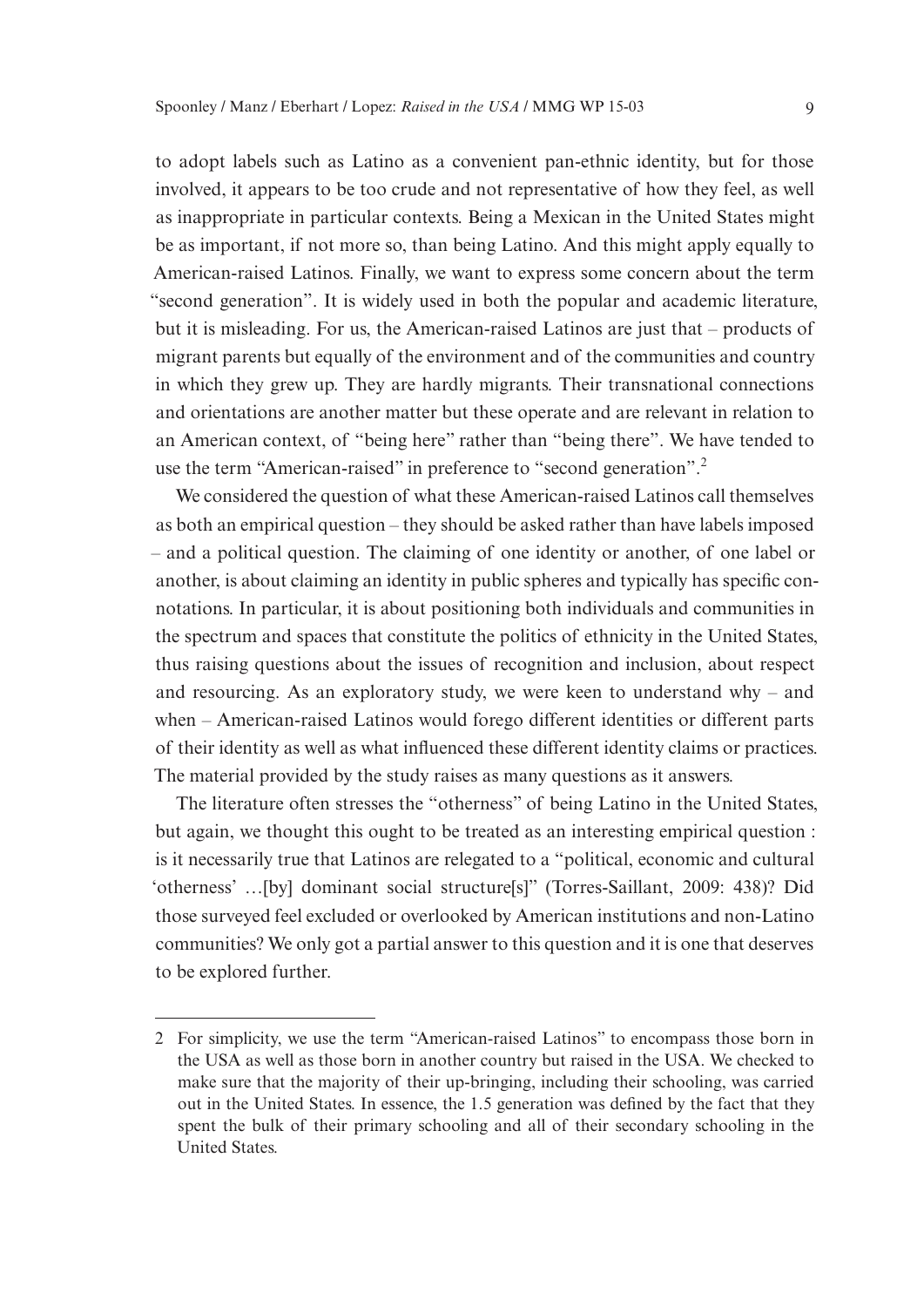To sum up, we are keen to approach the question of what label to use as an empirical question. Our preference as a second order concept that is needed for this report is to adopt the label of "American-raised Latinos"<sup>3</sup>. We hereby indicate that these individuals are not migrants; they are products of an American context and an engagement with key institutions such as the education system, and they are actively exploring what this means in terms of identity in a way that embodies some significant differences when it comes to immigrant parents on one hand or non-Latino communities on the other.

This brings us to our next broad survey question: what is transmitted from the migrant generation to those born and raised in the United States (intergenerational transmission, Moschion and Tabasso, 2013)? What persists? What is rejected? What is transformed? In part, we used the available literature to identify possible areas of transmission or difference, but we also left it open for respondents to add their own suggestions on these matters.

Different approaches to questions of morality was one area that was particularly interesting, especially in relation to the differences between immigrant parents and American-raised children in religious values but also with regard to issues such as homosexuality and dating. This was prompted in part by some of the students who were involved in the early development of the questionnaire but also from the literature. Smith (2006: 171) talks about the "muchachas de la casa" ("inside the house girls") and Carola Suárez-Orozco (see Smith, 2006: 170), "las encerradas" (the shut-ins) to refer to the way in which parents sought to "protect" teenagers, especially females, from the "dangers" of American society, however that was manifested. They discuss the nature of the lock-down after school that limits the possibilities for these teenagers and tries to ensure that traditional values are preserved. This, Smith (2006: 123) goes on to point out, is part of the negotiation of gender. So, in no particular order, we wanted to know whether there was a correspondence between parental religious affiliation and practice, the preservation of certain moral values and practices – especially in relation to American-raised Latino females – and issues such as homosexuality and dating. Related to this is the question of relations between migrant parents and American-raised children. What elements, if any, are valued in an American setting and what might be the cause of embarrassment (intergenerational dissonance/dissonance; Zhou, 1997)? Here, we return to some of the issues

<sup>3</sup> Elsewhere, we have used the phrase "American-born" (see Spoonley et al., 2014) but as a reviewer pointed out, this excludes 1.5 Latinos. We have emphazised the fact that we studied the impacts of an American context on identity.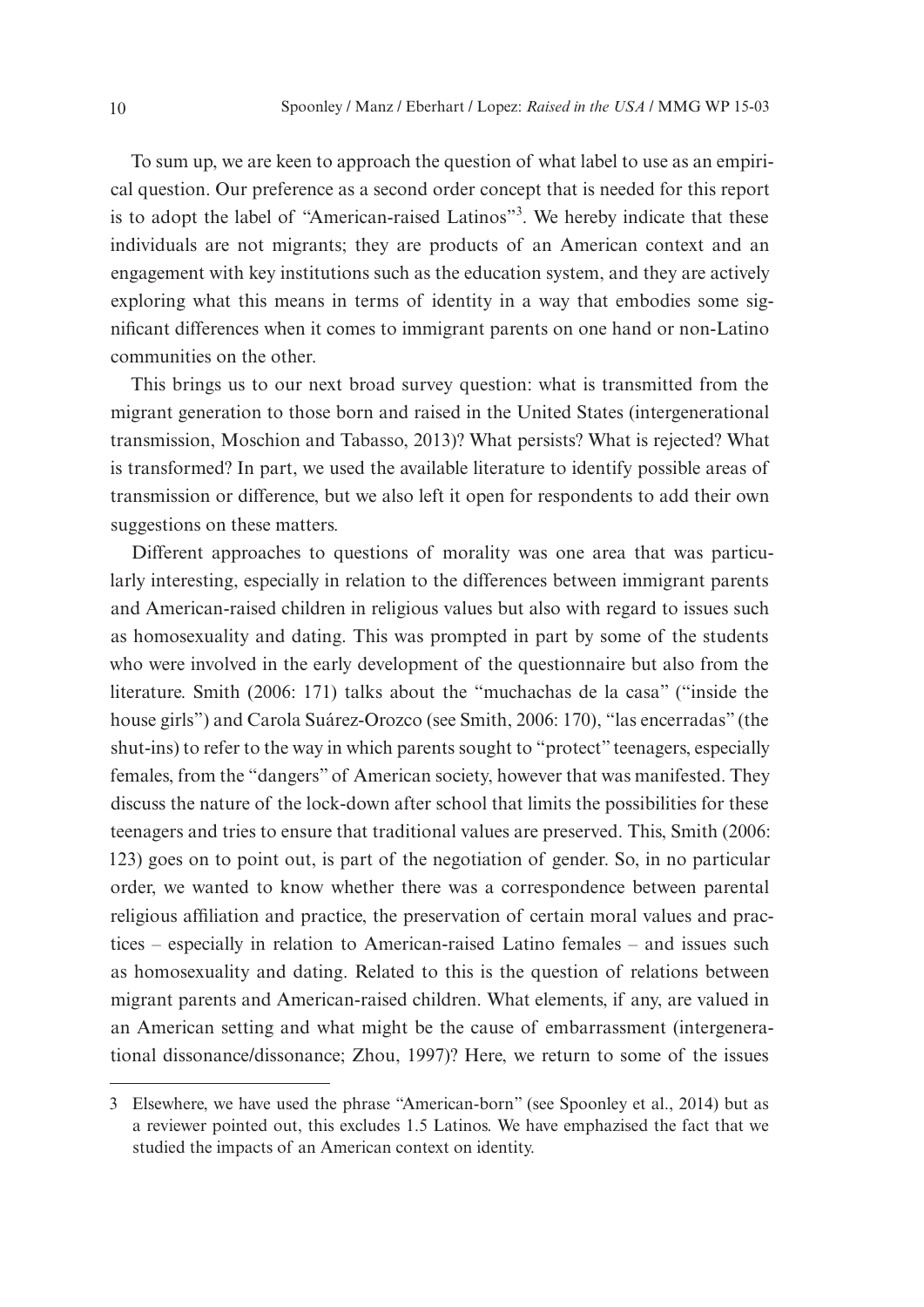such as maturation, sexually and in terms of an adult identity and responsibility. We note Wessendorf's (2013: 42) comments and wonder whether they apply equally to our sample:

My own research has confirmed that disagreements between parents and children mainly revolved around issues of control in the realm of gender relations, sexual orientation, obligations towards kin and ideas of care and responsibilities within the family

Language was a second broad area of transmission and cultural maintenance, and was an important factor in identity. We have explored the degree to which Spanish as a language has been maintained between the migrant and the American-raised generations, and what this means, both for Latino identity and levels of competency. As Suárez-Orozco and Gaytan (2009: xviii) note, Spanish as a language "continues to be a dominant identity marker for millions of Latinos". Was this true for the American-raised – and what did they see as being important in terms of language transmission and as an identity marker for the next generation, the children of the American-raised Latinos?

Thirdly, we were interested in the nature of the connections with a parental homeland and what this means for defining the American-raised Latino and a sense of place. Wessendorf (2013: 3) uses a distinction from Vickermann that distinguishes between "transnational and a "transnational consciousness", or an awareness of ties with the parent's homeland without concrete transnational engagement". But is this true? To what extent are the American-raised Latinos engaged, or otherwise, with these homelands? And what does such engagement – or non-engagement – mean, and is there evidence of transnational consciousness?

Throughout the study, a key question (and an assumption that we brought to the research) was the importance of agency. There are, of course, structural and other constraints that influence the options available to individuals or communities, especially when there is evidence of the socio-economic and social marginalisation of Latino communities. But we want to gain a picture of what might be called the "politics of resistence" or perhaps less grandly, the nature of renegotiation for this cohort of Latinos. How did they exercise agency of whatever sort – and what were the implications for an understanding of what it meant to be an American-raised Latino?

Ultimately, we are interested in describing the third spaces that are emerging for the American-raised Latino as part of "cultural and linguistic mixing" (Hall, 2010: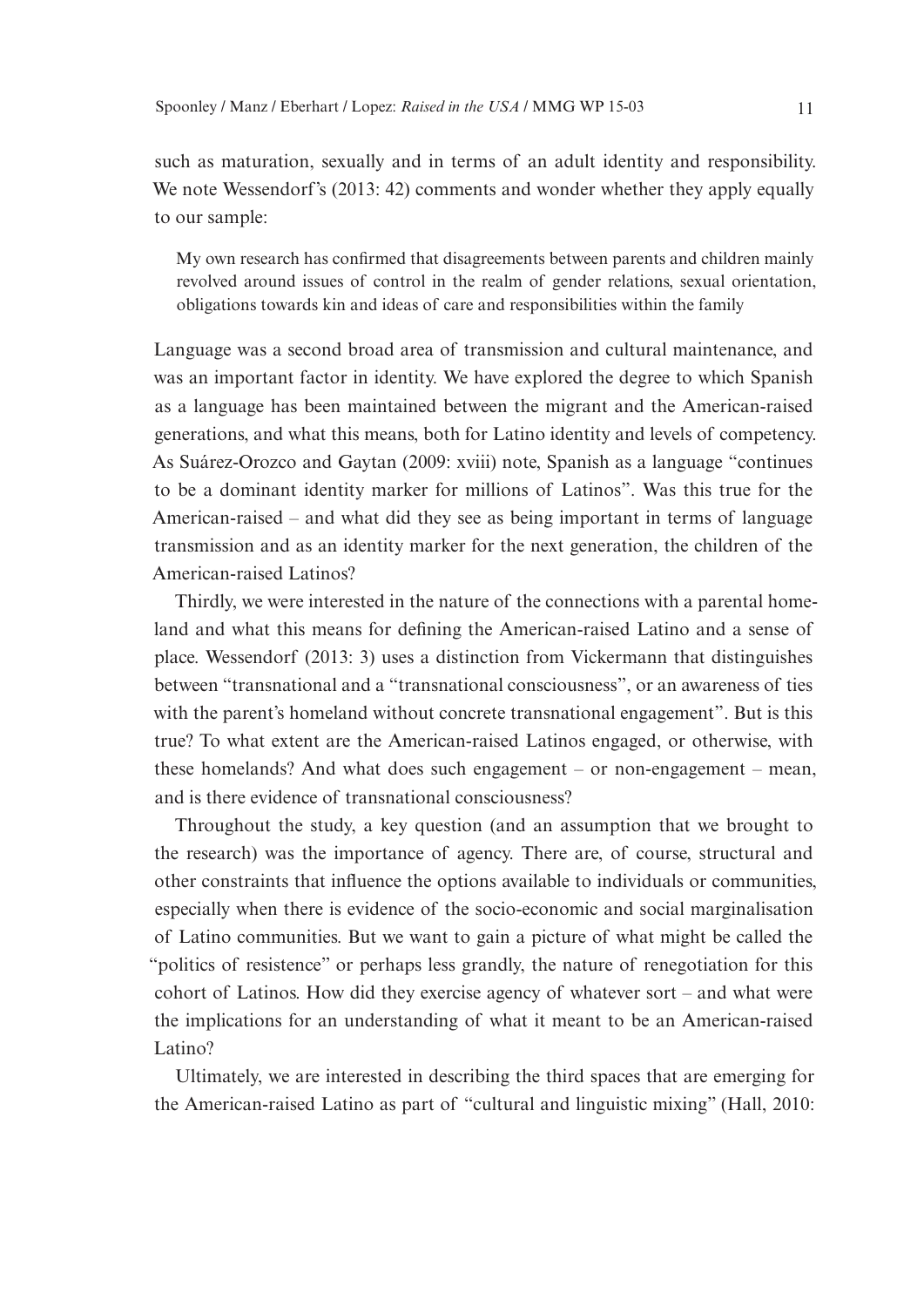28)<sup>4</sup>. They will, in many circumstances, continue to express and practice elements of cultural and social life that derive from their migrant parents but they will also reflect those cultural elements that they have absorbed/borrowed from American culture, especially popular culture. They are creating new forms of identity and cultural practices that, elsewhere in the literature, are often labeled as hybrid (see Mabardi, 2010). We prefer the idea of third spaces; they have not entirely or completely abandoned the cultural elements and practices of their migrant parents, nor do they fully adopt those of America.<sup>5</sup> But in addition to what they borrow and reproduce from either their migrant background or their US location, they are also adapting and innovating in terms of how they see themselves and what they do as Latinos. As Rambaut and Portes (see Wessendorf, 2013: 4) note, these new generations do not "simply continue their parents' culture and traditions but create new forms of Mexican-ness or Haiti-ness". Surely, we would ask, they also create new forms of "American-ness" or perhaps more accurately, "Latino-American-ness".

But as we discuss the answers that we receive from our survey, we would not want to essentialise or homogenise Latino identity/ies either. As the material here signals, there is considerable variation in relation to being a Latino in a relatively defined location such as San Francisco, or in the Bay Area (in relation to those interviewed). Canclini (see Mabardi, 2010: 252) argues that the Latino hybrid is a product of social systems, which tend to give it a "determinacy" and which "regulate the fragmentation". We would agree with this to some extent; third space Latinos do not exercise agency in some free form without the constraints of structure and the influence of institutions of which they are necessarily a part, although we are interested in how agency is exercised and what systems and institutions remain influential in this negotiation of a third space. But we also need to acknowledge that while Latinos are "reconstituting borders/boundaries" (Rocco, 1998: 367), as well as the content within those borders/boundaries, the result is not static or unidimensional. The borders/ boundaries are often situationally fluid and determined, especially in those "sites where reality and relations are constructed and lived" (Rocco, 1998: 373). As Torres-Saillant (2009: 439) notes:

<sup>4</sup> Hall (see Vertovec, 2010: 268) refers to "new ethnicities" to signal the restated or reconfigured identities in a destination setting. The fact that these are "new" (i.e. different to those ethnic identities of their parents), we would accept, but the extent to which they formed and shared [ethnic] identities with their own cultural content remains an empirical question for us, one that prompted this research.

<sup>5</sup> We would want to problematise what "American culture" might mean quite apart from what it is in the everyday context of particular communities.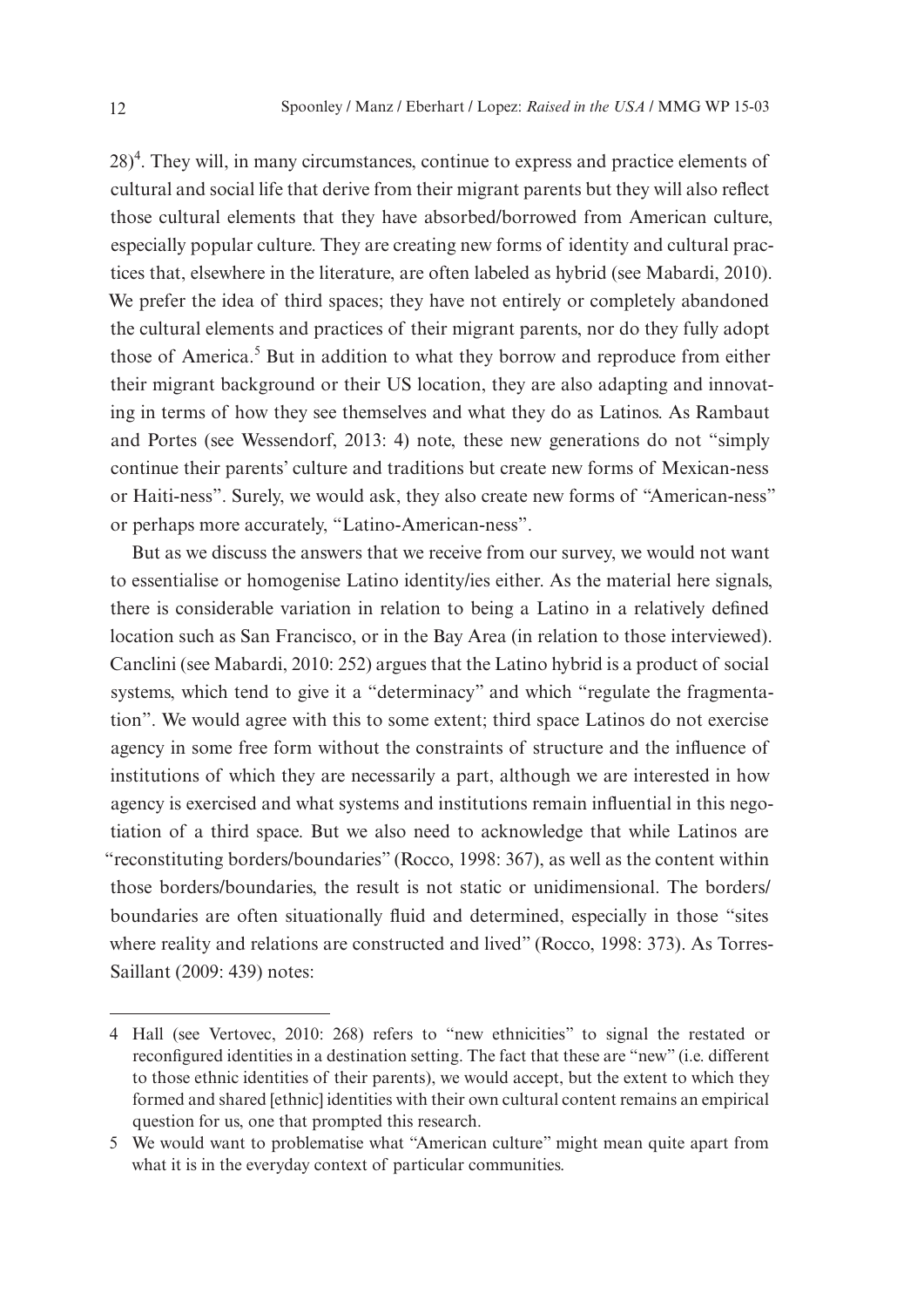…the historical, contingent nature of the presumed Latino unity seeks to suggest that the need for unitary political practices does not translate automatically or unproblematically into ontological sameness.

We therefore anticipate that identities and ethnic label claiming will vary significantly, so that the label "Latino" is used quite differently, depending on the context and time, even amongst the group to which it is applied (and self-used). We would acknowledge the limits of surveying a group at a particular point in their life, even if this point is a particularly (and potentially) influential one that will change depending on life stage and circumstances. We want to emphasize the influence of life stage/course in identity negotiations and claiming. In this sense, the material is quite specific to a particular life stage. Further, we are interested in how third space cultures are emerging as key influences to produce new cultural practices and identities. In summary, this research therefore represents a pilot study as a precursor to further investigation on the evolving identity(ies) of American-raised Latinos. It focuses on:

- (i) Given the select and modest nature of the sample, how do these young adults self-identify in terms of ethnicity – and what does this mean in terms of ethnic identity claims in a US context?
- (ii) Associated with this, is the issue of whether there is an evolving pan-ethnicity, as American-raised Latinos see "social economic or cultural advantage[s] thereby augmenting their numeric power and influences around the issues that bring them together" (Gutiérrez, 2013: 2). Gutiérrez discusses the emergence, in the 1970s, of Latino pan-ethnicity as a result of greater levels of interaction among different national groups but also as a result of a "heightened sense of oppositional consciousness" (Gutiérrez, 2013: 2). Is a label like "Latino" used in this way – or does it reflect a range of ethnic political and lifestyle influences?
- (iii) What are the components and influences of particular identity and label claims in terms of this select group of American-raised Latinos?

## 2. Methodology

Discussion – and some initial questioning of students – during classes at the University of California, Berkeley, on Latino identities in 2008 and 2009 provoked some questions for us about how Latino identities, both personal and public, were evolving amongst those born or raised in the United States, especially in such a Latino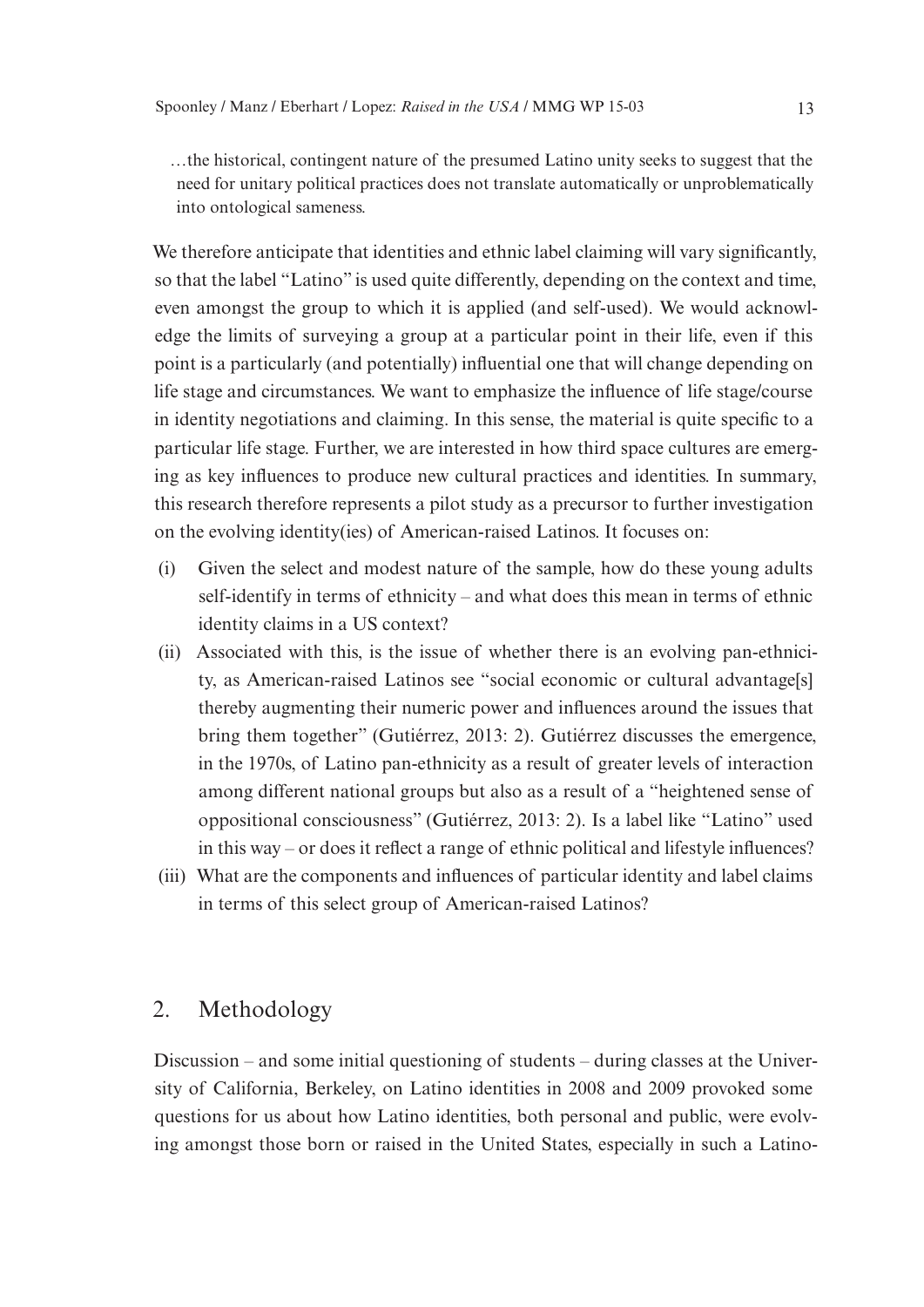dominant state as California. This provided an initial set of research questions. This was followed up by a search of the literature.

The questionnaire is attached as an appendix to this report. As will be readily apparent, there were distinct elements to the questions:

- $\blacksquare$  Demographic material (age, where born, education, including degree at UC Berkeley)
- $\blacksquare$  Parental birthplace and their arrival in the United States and their ethnic identity
- $\blacksquare$  Interests and identity, especially how the respondents saw their own identity and whether this was situationally dependent, and pride in being America
- $\blacksquare$  Media interests (type of music or TV programme liked)
- $\blacksquare$  Involvement in Latino organisations
- $\blacksquare$  Transnational and homeland linkages
- $\blacksquare$  Agreement/disagreement with parents
- Language use and competency

The questions include the opportunity for both open-ended and limited option responses and, as is often the case, the open-ended responses provided extremely interesting and varied material. Perhaps one of the most significant outcomes is how much variability there is in terms of the language and orientations of those interviewed. It is a timely reminder that while as researchers, we would like to generalise and to draw firm conclusions, there is often a spectrum of experiences and views that makes analysis and the ability to draw hard and generalizable conclusions difficult. Moreover, a sense of belonging and how it is practiced can "…change during the lifecourse, and public representations of belonging have been shown to be particularly important during adolescence and young adulthood" (Wessendorf, 2013: 11). It is that sense of belonging and the identity of young adults that we are most interested in here, but we also accept the warning that what we will describe is not static and might well change significantly during different life stages.

The students were recruited from amongst those who identified as Latino, mostly from the campus of the University of California Berkeley in 2010 and 2011.6

<sup>6</sup> Before any work was undertaken, ethical approval was required from the University of California, Berkeley. It was an extremely rigorous process that sought to ensure that the highest standards of research were preserved on behalf of the University of California system and that the interests of those participating were protected. The detail required was frustrating at times but we are still pleased to have been given approval for what follows.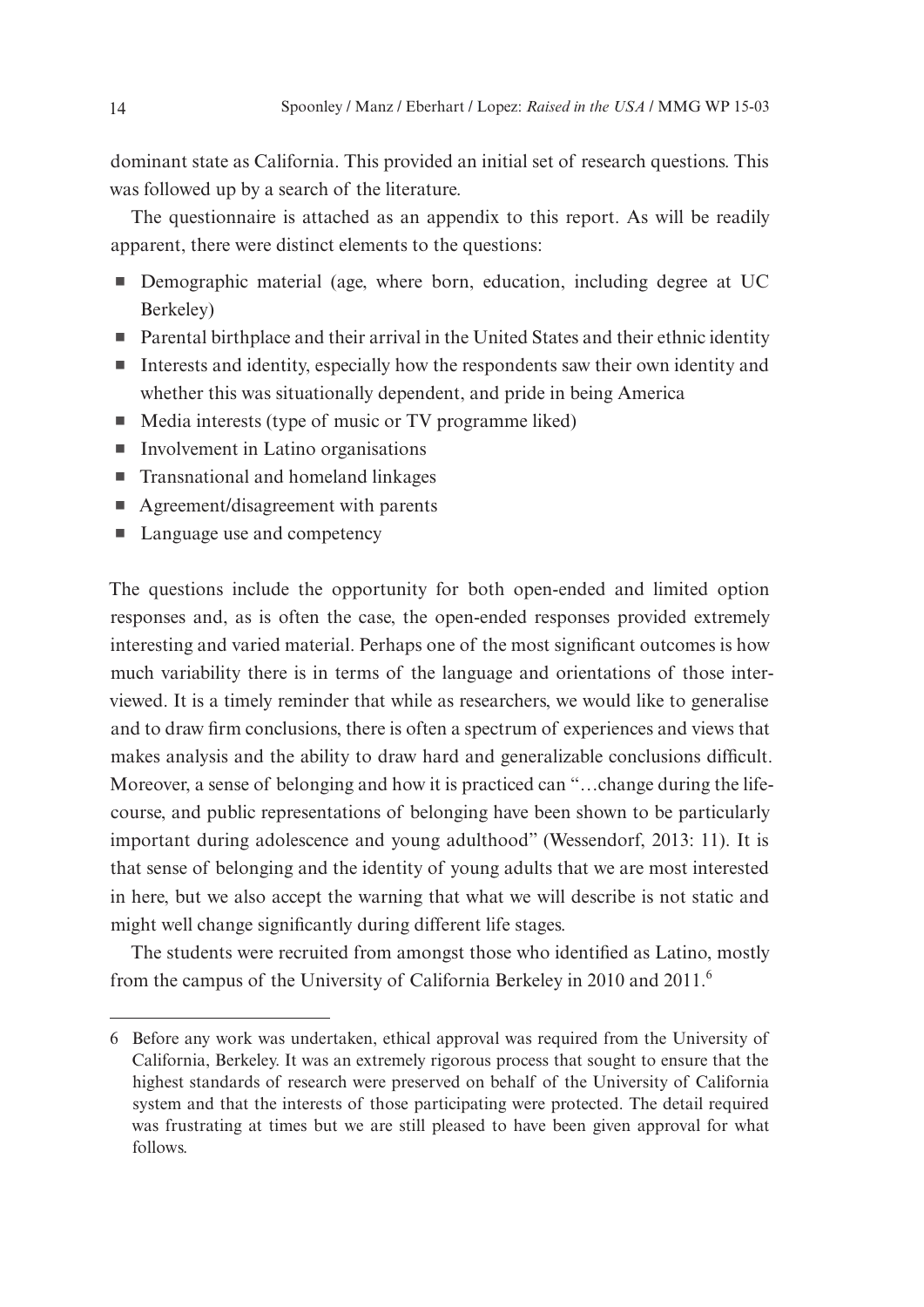The various Latino organisations on the University of California campus were approached for help in recruiting participants. There were leaflets distributed around the university and personal contacts were also used in a snowball technique to attract respondents. Those participating were given the assurance of anonymity and the number of 100 was chosen as a sample target. In the end, 106 participated. These recruitment techniques, especially in terms of approaching those who were part of campus and community Latino organisations, meant that those who were subsequently interviewed had already demonstrated a developed sense of Latino identity.<sup>7</sup>

## 3. The Background of Respondents and Their Immigrant Parents

The survey concerns the American-raised but they are influenced and defined by their immigrant parents. This initial section describes the background of both in order to provide a context.

The majority of parents, both mother and father, were Mexican-born, as you might expect given the overall demographics of the Californian Latino population. In the case of mothers, 79 per cent were born in Mexico with El Salvador (10 per cent) and Guatemala (2.8 per cent) providing the second and third places of birth. For fathers, the figures were Mexico (78 per cent) and El Salvador (9.4 per cent) with the remainder being a mix of other Central American countries. The parents had arrived in the decades of the 1970s, 1980s and 1990s – 67.9 per cent for mothers and 74 per cent for fathers. What was surprising were the percentages of parents who had arrived in the 1990s – 11 and 12 per cent respectively for mothers and fathers in comparison to the most likely decade of arrival, the 1980s (45 per cent and 35 per cent, again respectively). The country/regional origins of families are influential given the interest in how this sample self-identifies (see next section on ethnic identity) and the practices and politics that underpin this self-labelling. As the next section demonstrates, the largest group used country or national origin labels. As Ana (2004) notes:

<sup>7</sup> The material was entered on to SurveyMonkey and then subsequently transferred to SPSSx by Deena Seesaegnom who was a researcher on the Integration of Immigrants Programme at Massey University. She ran frequency tables and cross-tabs to provide us with the material in this report.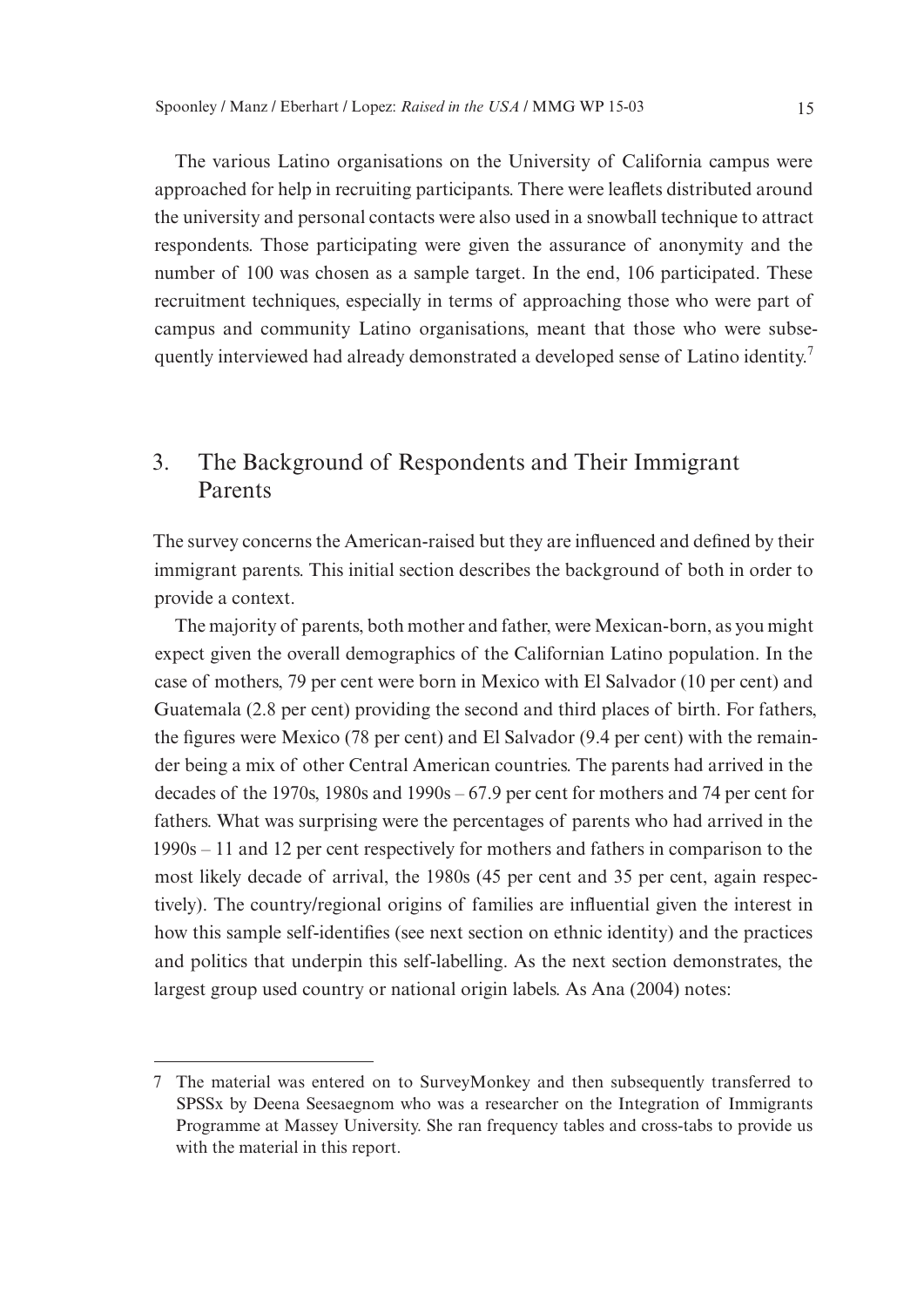"… most Latino families are first and foremost Mexican-American or Chicano families… Family is the first socializing unit, where we experience and absorb the first facets of our identity: culture, language and heritage. So while outsiders may call our families Latino as a shorthand for unspecified ethnicity or nationality, for the greater majority of the millions of us, our families are ethnic families, above all else".

Family is critical in social capital formation (Zhou, 1997: 997), and has direct consequences for identity formation. The significance of this becomes apparent in the next section.

The respondents were asked about their birthplace. We were keen to talk to American-born but did not necessarily want to exclude those who constituted a 1.5 generation – those born elsewhere, but who had spent most of their life in the United States, including their formative years at school. Most (80.2 per cent) were born in the United States (nearly all in California), while 17 per cent had been born in Mexico and another 2.8 per cent in other Central American countries. We wanted to make sure that they had grown up in the United States and so two further questions were asked: in which country did you grow up and where in the United States? The first question was not clearly answered; 59 per cent said they grew up in the United States but another 37 per cent indicated that the question was "not applicable". We are not sure why this response category was so high. Was it because they took it as given that they were raised in the United States? We simply do not know. This then affected the subsequent questions about the nature of the community in which they were raised. Bearing in mind that between 42 and 47 per cent indicated that subsequent questions were not applicable, most indicated that they had grown up in urban/suburban areas of the United States (a smaller group of about 10 per cent in rural areas) while about 21 per cent identified the area as a medium socio-economic area and more than a third (35 per cent) in a lower socio-economic area. These must be taken as being broadly indicative rather than definitive given the level of "non-applicable" responses.

What was interesting were the open-ended question comments from the students. There was a significant distinction offered in terms of where they had grown up (suburban/middle class versus lower socio-economic urban areas). In relation to the latter group, there was a recognition, that as recent immigrants with few options in terms of employment and housing, the result was a childhood that meant that the respondents and their families faced challenges, as the following quotations indicate: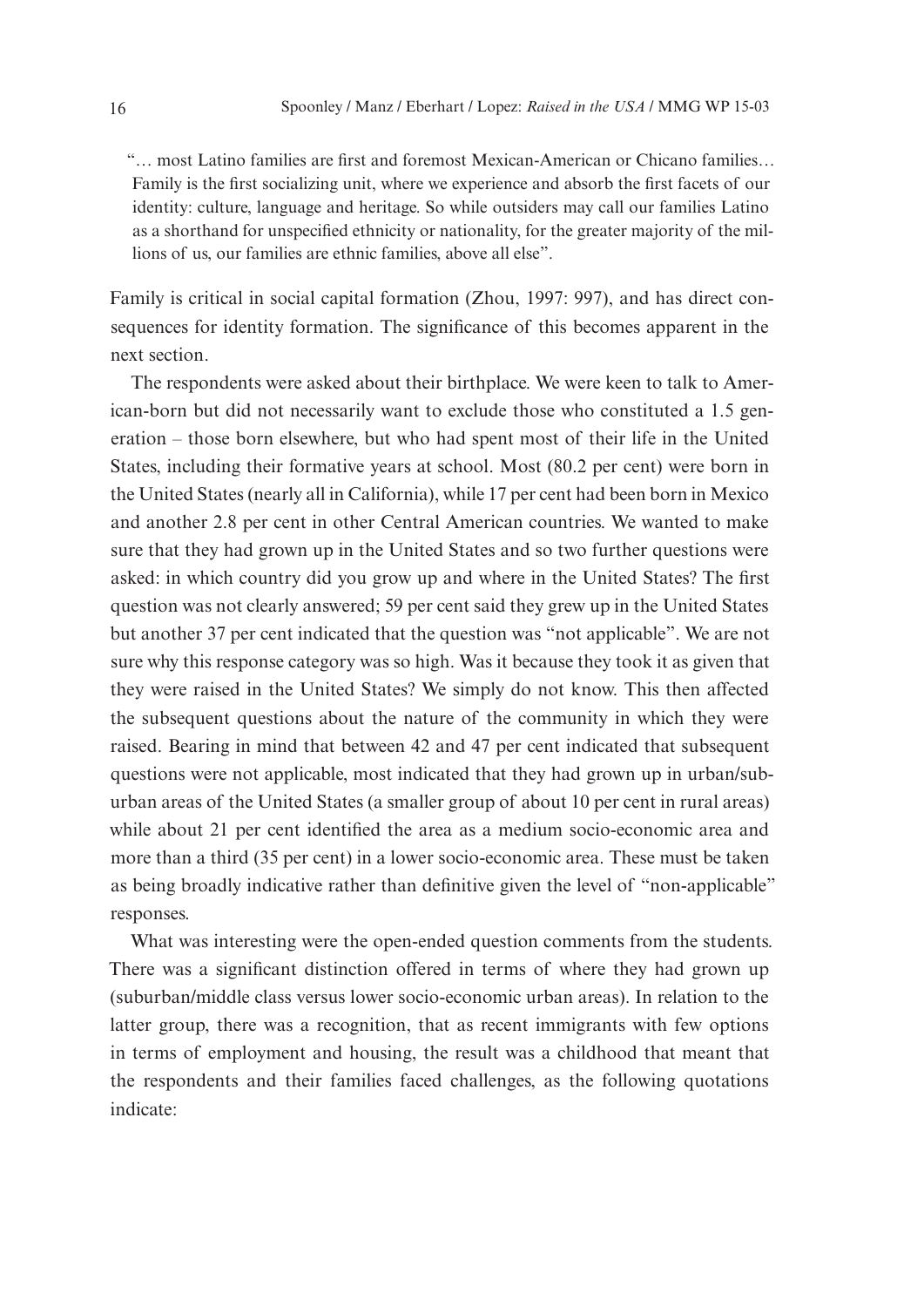*I grew up in I…[name of area] high crime rate [and] mostly Latinos and Blacks. Pretty below standard schools*

*There were a lot of Latinos and Mexicans and it was very gang infested Before I lived in V….I lived in south San Francisco…and it was mostly Asian, white and*  Latinos. I could count the number of Blacks on one hand. It was completely different when I *moved to V…It was shocking…it did seem more [of a ] ghetto. The population of Latinos was greater and there was a lot of Black people too.*

*Predominantly Latino. Lots of gangs and drugs in a low income community.*

Of those who responded to this question with additional comments, 78 commented on the nature of the community that they grew up in and almost all tended to comment on the nature of the schools (specifically the high schools) in their area, including those that they went to. Of these 78, over 80 per cent lived in communities that were dominated by Latinos, or by Latinos and Afro-Americans, and most went to schools that had significant numbers of Latinos. In many cases, they were the majority. This might be expected amongst the first generation to be born or raised in the United States. Their parents were establishing themselves in the country and would have limited housing options. Most commented on both the ethnicity of their neighbours and communities, but also on the fact that it was relatively impoverished (the most common descriptors were "poor area", "working class", and "low income"). What was interesting, was that nearly the only label used here (in relation to the ethnic group that dominated in a residential area or school), despite how individual respondents described themselves (see below) was "Latino". Sometimes this was used alongside "Mexican" (see second quotation above). The common experience for nearly all of those who chose to comment on where they grew up was the fact that they were brought up in communities that had significant numbers of Latinos, if not the majority.

Most of the additional comments continue in this vein; of being raised in high density Latino communities, often in close association with Afro-Americans, in lower middle class or working class neighbourhoods. Nearly all commented on the violence, along with the presence of gangs and drugs. There was recognition of the challenges and the dangers, but equally, reference to supportive families, both intimate and extended, especially around the importance of doing well educationally (as might be expected from students at an elite university such as University of California, Berkeley). Some families had made an explicit decision to move area to make sure that educational success was enhanced.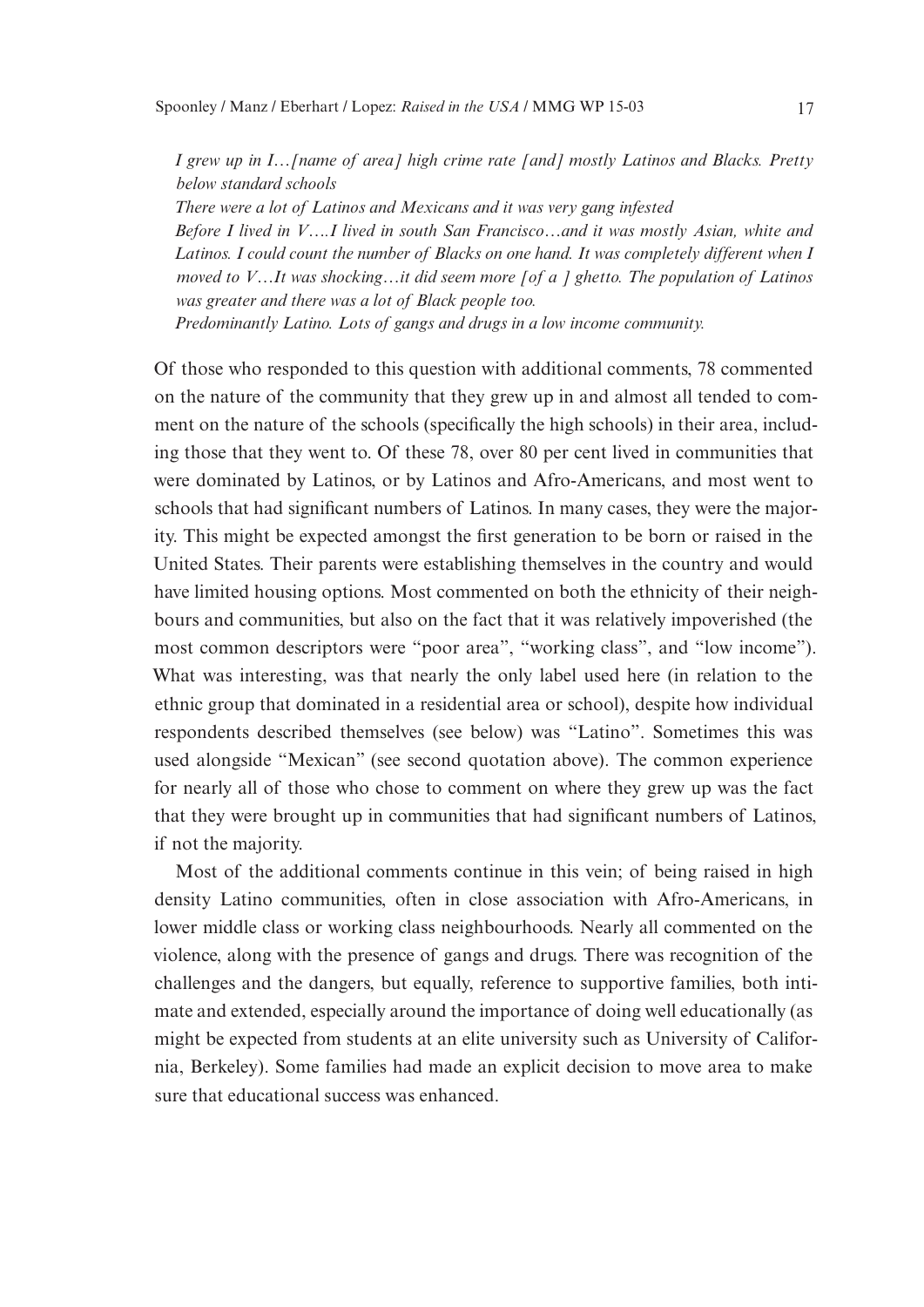*[My] parents wanted a better education so they moved into a more elite, white neighbourhood, but then could not afford it…so [we] ended up in a poor white area.*

*Went to a high school that was predominantly white. Moved to H….where there were more Latinos but [did not choose] to go to the two high schools that were predominantly Latino.*

In terms of background, we were also interested in the educational background of parents. This is a significant issue in terms of engagement with an American educational system, which in turn impacts on educational outcomes for the Americanraised (Gozdziak, 2014). As Gozdziak (2014) goes on to point out, low educational outcomes of immigrant parents is often combined with legal vulnerability and immigrant status. Perhaps it should not be surprising that there were relatively high "nonapplicable" responses here, indicating that the respondents either did not know or were not prepared to respond. This is reinforced in the open-ended questions when some simply said they did not know the details of their parent's education. Sometimes, this was an outright "I do not know" or we would get an answer like "*don't know [education] but father was a cook*". In other cases, it was a bit more complicated.

*Not sure about [my mother]but my grandmother moved to the city in [Central American country] so that my mother could go to school – she is literate – and she got a certificate of some sort but educational level is low compared to US standards.*

But for both mothers and fathers, more than a quarter indicated that their parents did not have any educational qualifications and a little under a fifth (18.9 per cent for both mothers and fathers) had the equivalent of a high school diploma. A small but significant proportion of mothers had a degree (6.6 per cent), rather higher than the 3.7 per cent of fathers who either had an undergraduate or postgraduate degree. The majority of respondents were enrolled for a Bachelor's degree (95.3 per cent) with just three students enrolled for a Masters or a PhD. Nevertheless, there is evidence of significant educational (if not social) mobility compared to parental educational background and credentials for this group of American-raised Latinos. They are upwardly mobile and given the lifelong advantages of tertiary qualifications, for the majority, there will be a range of enhanced (compared to their parents) life chance benefits.

However, the respondents were asked, in an open-ended question, about their parent's socio-economic background and the degree to which it had changed. This question provided a sense of the background of the parents and their employment. If the descriptions about the communities they grew up in elicited a sentence or two, often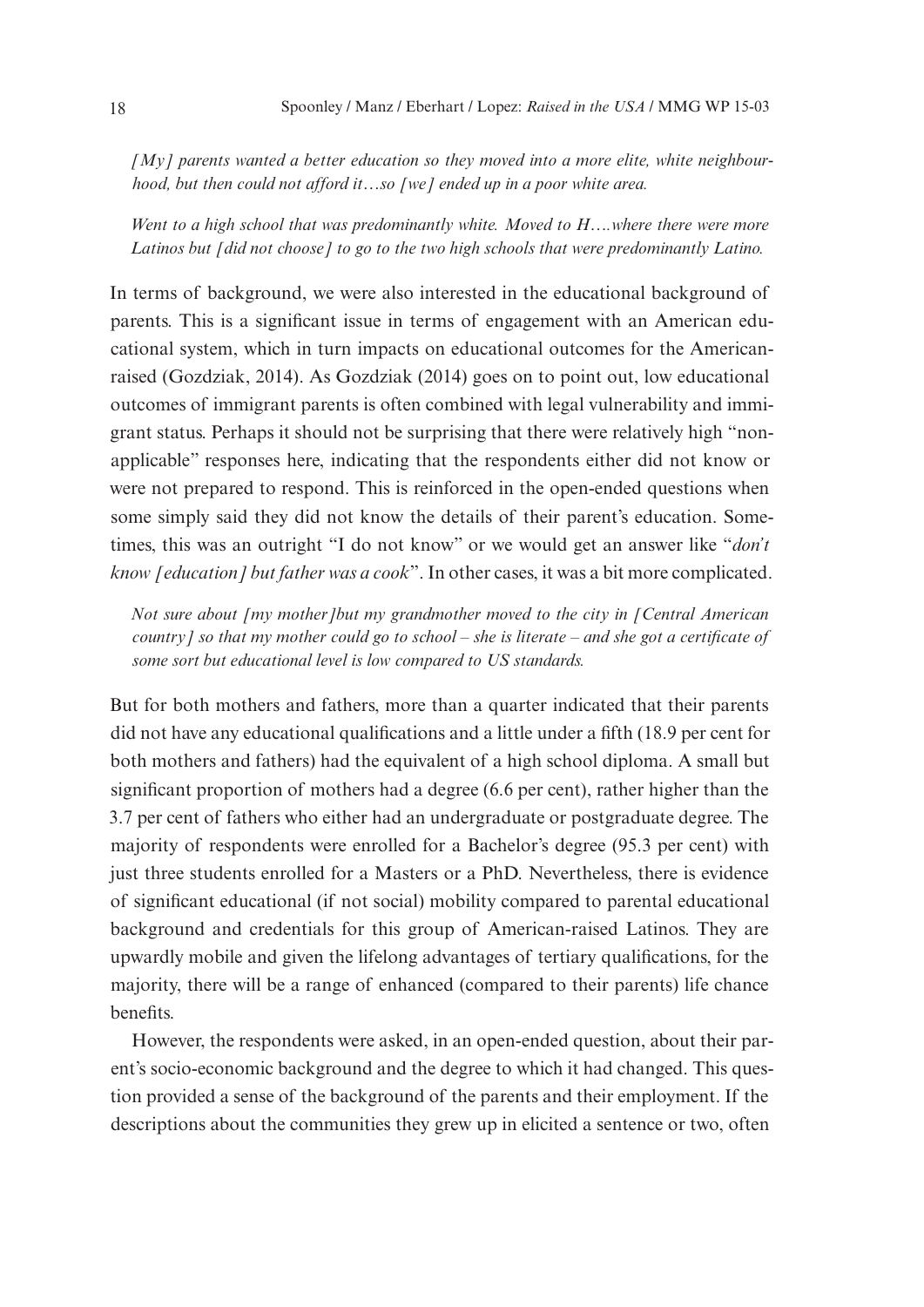the question about their parents provided rather more (in some cases quite detailed biographies). It obviously provoked some concern (if not emotion) for the situation faced by their parents and for the sacrifices often made on behalf of their children, our respondents. In the majority of cases, the stories are of a working class origin, both in terms of communities in which they lived but also the jobs which the parents had, and for some, this had not changed.

*In the case of my father, things have not changed much. He has always done undocumented work, lots of manual labour and in the fields earlier. Now he does construction.*

*My parents are still working class…their socio-economic position has not changed much but now that my brothers and I are adults…we help them with their bills and they no longer have to support us.* 

Sometimes, the response was terse and not very positive.

*Still struggle financially They have been low socio-economically since arrival. No, they are both working class.*

There is another story however, of upward mobility and a proud claiming of middle class status and a recognition of parental success. This echoes the findings of other research, where the locally-born "…are sympathetic to their parents' lives and the sacrifices that came with migration" (Wessendorf, 2013: 44). But there was also an important gender consideration. Migrant mothers, in many of the interviews, were important in terms of providing for children or setting ambitions about economic viability and educational success. There was sense of la pionera, "the immigrant woman autonomously making her way in a man's world" (Smith, 2006: 125).

*Three phases for mom. She was the youngest of 12 and grew up on a farm in…[country in Central America]. When she came to the US, she moved in with an older sister and then worked her way up. Today [she] would be considered middle class.*

*[They]…worked a lot and very hard, and they would now be considered middle class. They make what a college graduate would make.* 

*When they arrived, they were undocumented and worked in fast food, janitorial and factory jobs. They lived in a small apartment. Now they are citizens and have permanent residence, have managerial positions and own homes.*

The majority of respondents had been born in the late 1980s (69 per cent had been born between 1985 and 1989) with a smaller, but still significant group (20 per cent)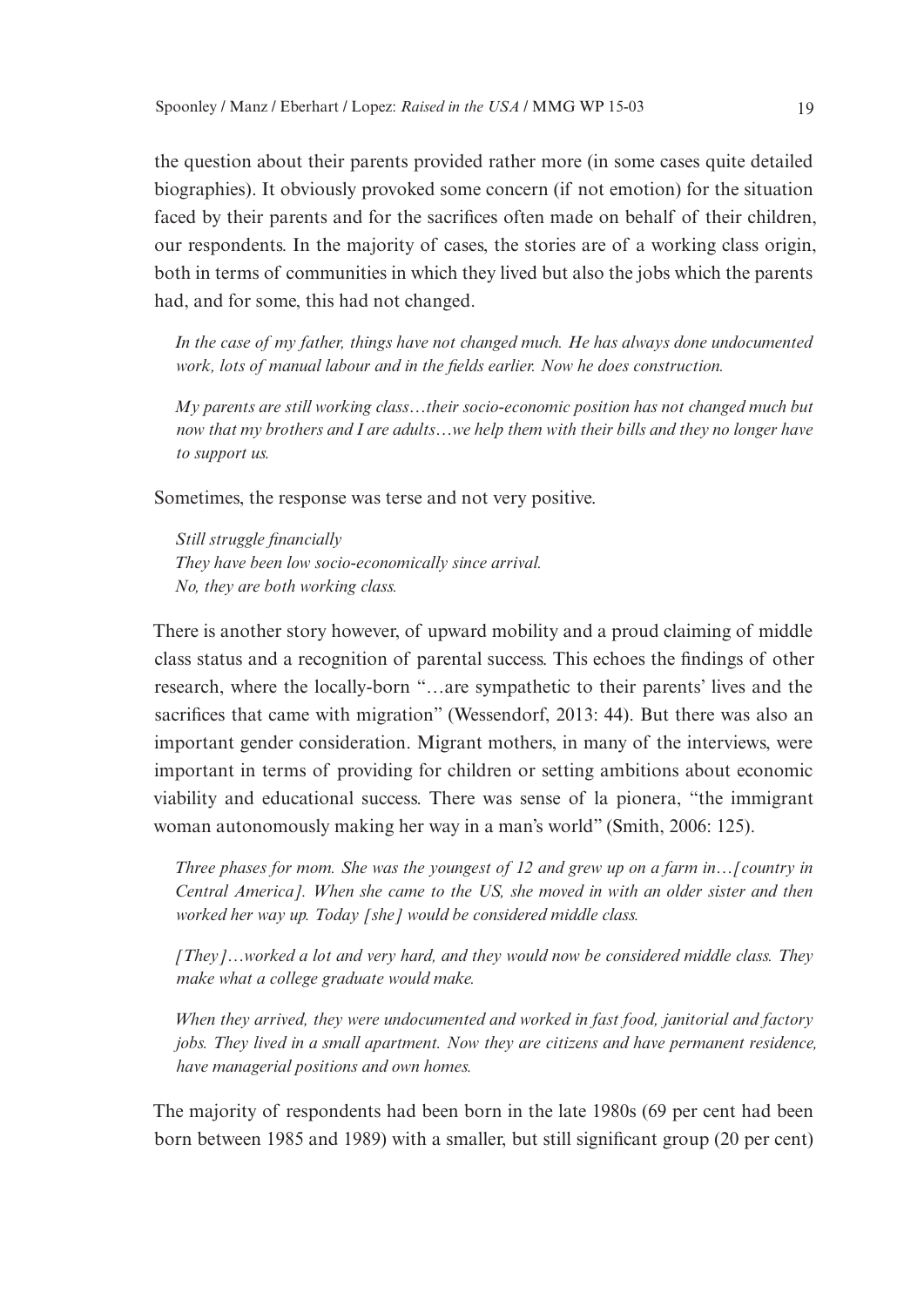born in the period 1990-1994. The next biggest group (6.6 per cent) had been born in the early 1980s. Nearly all were then in the twenties when we interviewed them.

## 4. Ethnic Identification

A key element in this research is to explore the extent and nature of pan-ethnicity as opposed to more defined categories of Latino-ness, specifically how significant are origin countries/regions as an ongoing identifier for American-raised Latinos in contrast to pan-ethnic claims on an American setting. As Gutiérrez (2013: 32) notes:

How operative and decisive is Latino identity in the lives of people who claim it or are denominated by it?

Pew Research Centre (Taylor et al., 2012) survey material on Latinos indicates a spectrum of self-labelling/identification with about half (51 per cent) identifying with a familial country or place of origin, a quarter (24 per cent) as "Latino" or "Hispanic" and 21 per cent as American. Their data indicates that the latter proportion increase to 40 per cent for those born in the USA (Taylor et al., 2012). Was this true for this sample?

Some of the most interesting material from the survey was provided by questions about ethnic and national identification. We asked this of the respondents but we also asked them to indicate how their parents identified their ethnicity. It needs to be borne in mind that we have asked the children how their parents would respond, not the parents themselves. There might be some slippage as the answers indicate the children's understanding. Nevertheless, there are some interesting comparison points and a spectrum of responses as those answering the questionnaire both self-claim certain identities and labels and they also respond to how they are classified by others, both directly in intimate encounters and as part of public discussion and the way ethnicity is officially defined in the United States.

When it came to parental ethnic identity, the respondents were most likely to answer with a national origin identity, which then translated into an ethnic identity in the United States. For example, 59.4 per cent identified their mother as "Mexican" while the figure for their father was 66 per cent (bearing in mind that the equivalent figures for birthplace were 79 per cent and 78 per cent). Those indicating parental ethnicity as being Salvadorian were 8.5 and 7.5 per cent (again, the actual birthplaces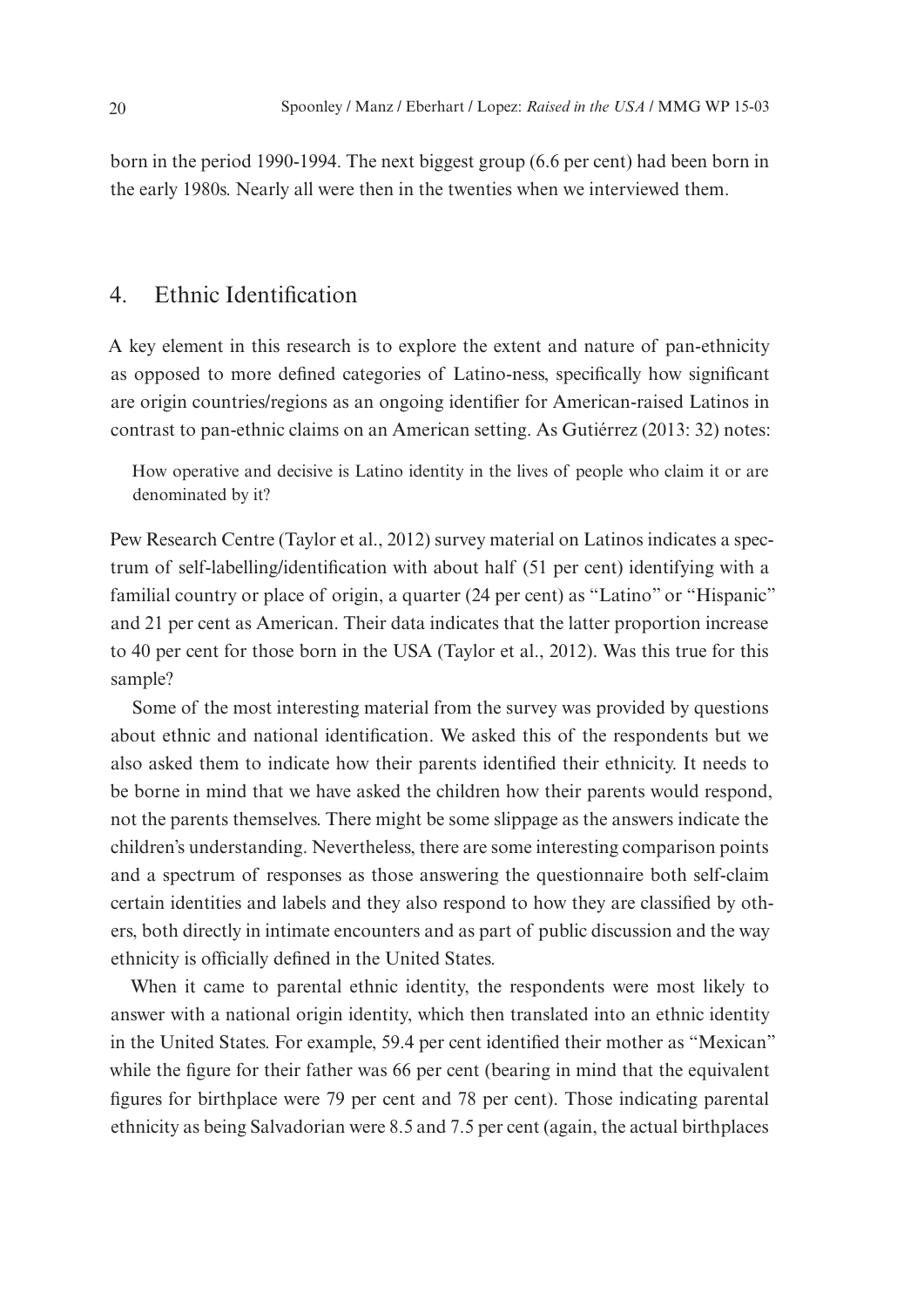were 10.4 per cent and 9.4 per cent). There was limited use of the terms Latino/Hispanic/Hispanic American when the question of parental ethnicity was asked. The most popular label was actually the hyphenated "Hispanic-American" (6.6 per cent and 3.8 per cent) with "Hispanic/Latino" used in 4.7 per cent of the cases for both mother and father. The overall conclusion is that parental ethnicity is largely (for this sample) defined by birthplace, and this birthplace becomes an ethnic identity in the US context.

In terms of the respondents own ethnic identity label, there was a significant degree of variance. The most popular ethnic label was still one that included national origin ("Mexican", 24.5 per cent with another 22.6 per cent saying "Mexican-American"), but the use of "Latino" (18.9 per cent) and "Chicana" (14 per cent) now gained in popularity. Only 1.9 per cent said "American" although another 2.8 per cent declined to answer this question<sup>8</sup>. Two things are apparent from these answers. One is that parental birthplace becomes an ethnic category for parents (about two-thirds of the cases) and this remains an important label for almost half of those (American-raised) responding to the same question. But we also see the growth in the use of Latino/ Hispanic/Chicana labels, indicating a more generic or pan ethnic identity. These quotations indicate something of the dynamics of self-claimed ethnicity.

*I rarely say I am American and for the most part, I say I am Mexican. My parents are Mexican.*

*I feel American but will always be tied to Mexico because my parents were born there. And it is how Americans categorise me.*

Were these identities important for respondents? The answer is unequivocal in most cases. Two-thirds said it was "very important" and another 15 per cent said it was "somewhat important". Another 9 per cent said it varied, indicating that ethnic labeling was situationally dependent and varied from circumstance to circumstance. It might be important in some contexts; less so, or not all in other contexts. But a total of 81 per cent saw these identities as important in terms of who they are. These responses were emphasised upon by the material from the open-ended answers (including the material in the next section).

<sup>8</sup> This both reflects survey material from the Pew Research Center and differs from it. For those answering the Pew Research Center question: "What Term Do You Use Most Often To Describe Yourself", 43 per cent of what they term second generation used a country of origin which is broadly similar. But only 18 per cent said Hispanic/Latino while 35 per cent said "American" (Taylor et al., 2012).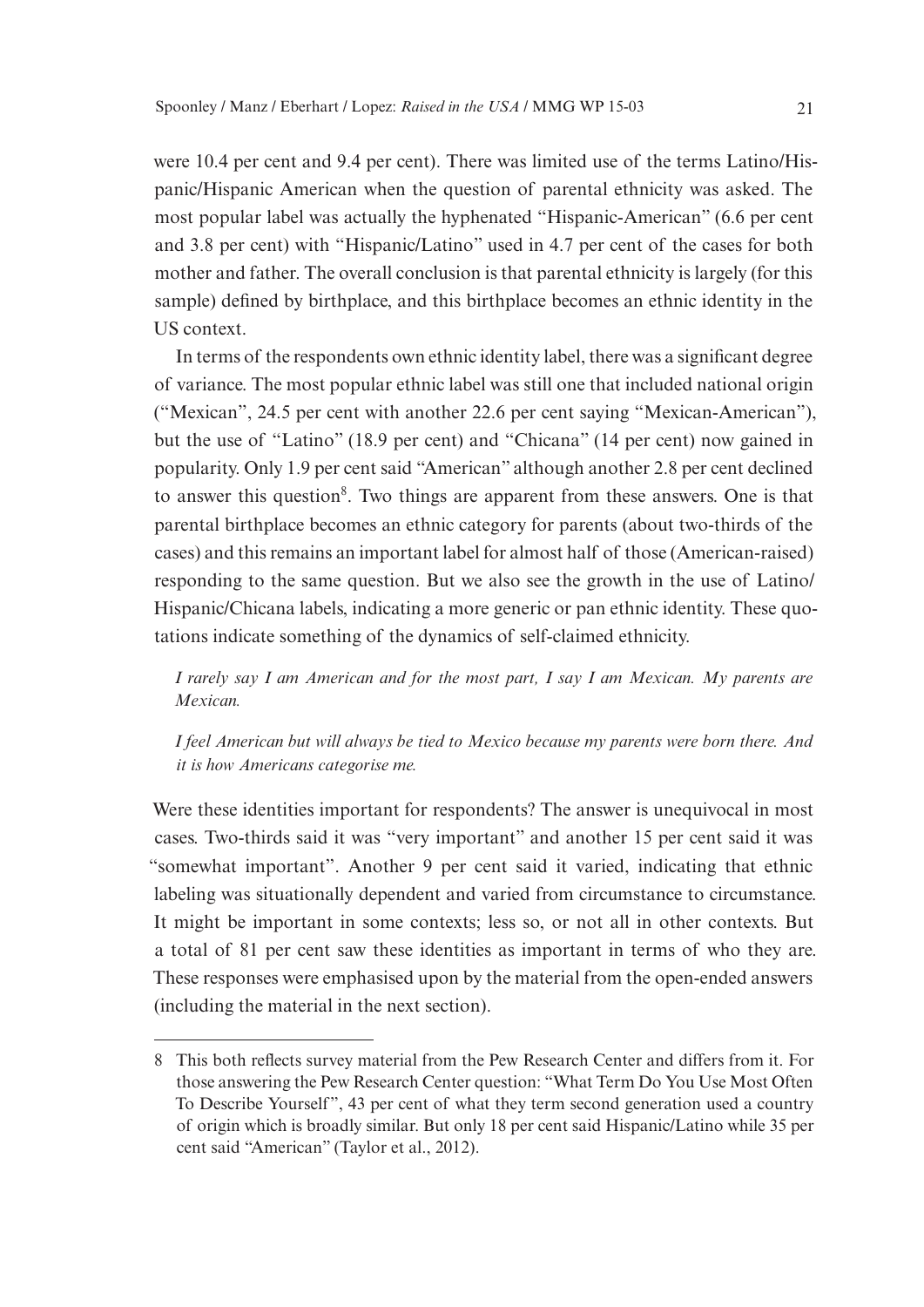We also asked about the situations that encouraged one form of ethnic/national identification as opposed to another. One situation that stood out was when Latino cultures/identities were attacked in some way, which reinforces the point made by Gutiérrez (2013) above. Then, respondents felt as though they were either being excluded or felt compelled to be more assertive about their identity as a statement of who they were.

*When racist things come up, I don't feel particularly American. I assume I am [personally] being attacked.*

A second factor was the nature of their background and their association in various forms with other Latinos. The engagement with Latino communities encouraged a sense of Latino-ness, in contrast to their American-ness.

*Because of the way I was raised. My older relatives referred to everyone as Mexican. It was not until later that I began to think of myself as American.*

*My parents are Mexican and my ideas and background are who make me.* 

*I have strong ties to my Mexican side and I feel more tied to that side. I just live here.*

*I am first generation here and I have a lot of family still in Mexico and when I go there, I am centred on the culture and traditions. Here we do things [that reflect our Mexican-ness] but not on the same scale.* 

This might depend on context though, so that an ethnic identity is more important on some occasions, while in others being an American was the pre-eminent identity.

*I consider myself a Peruvian American because I share many cultural aspects with Peruvians, festivals and so on. But I have an American sense of liberal values when it comes to the laws or the constitution.*

*It depends on whether I am with friends and family [who are Latino]. My ethnic background is more salient depending on where I am and who I am with. It is important with family but I am more American when I am at the workplace.*

*I boast I am a full Latina born here, except when I am out of the country. If I am in Mexico or Coast Rica, I hide the fact that I am from the US. I only speak Spanish and try not to offend those who do not like the US. I completely understand why that is.*

*I consider myself more American when I am around family members who were not born in the US. But I consider myself Mexican when I am with everyone else.*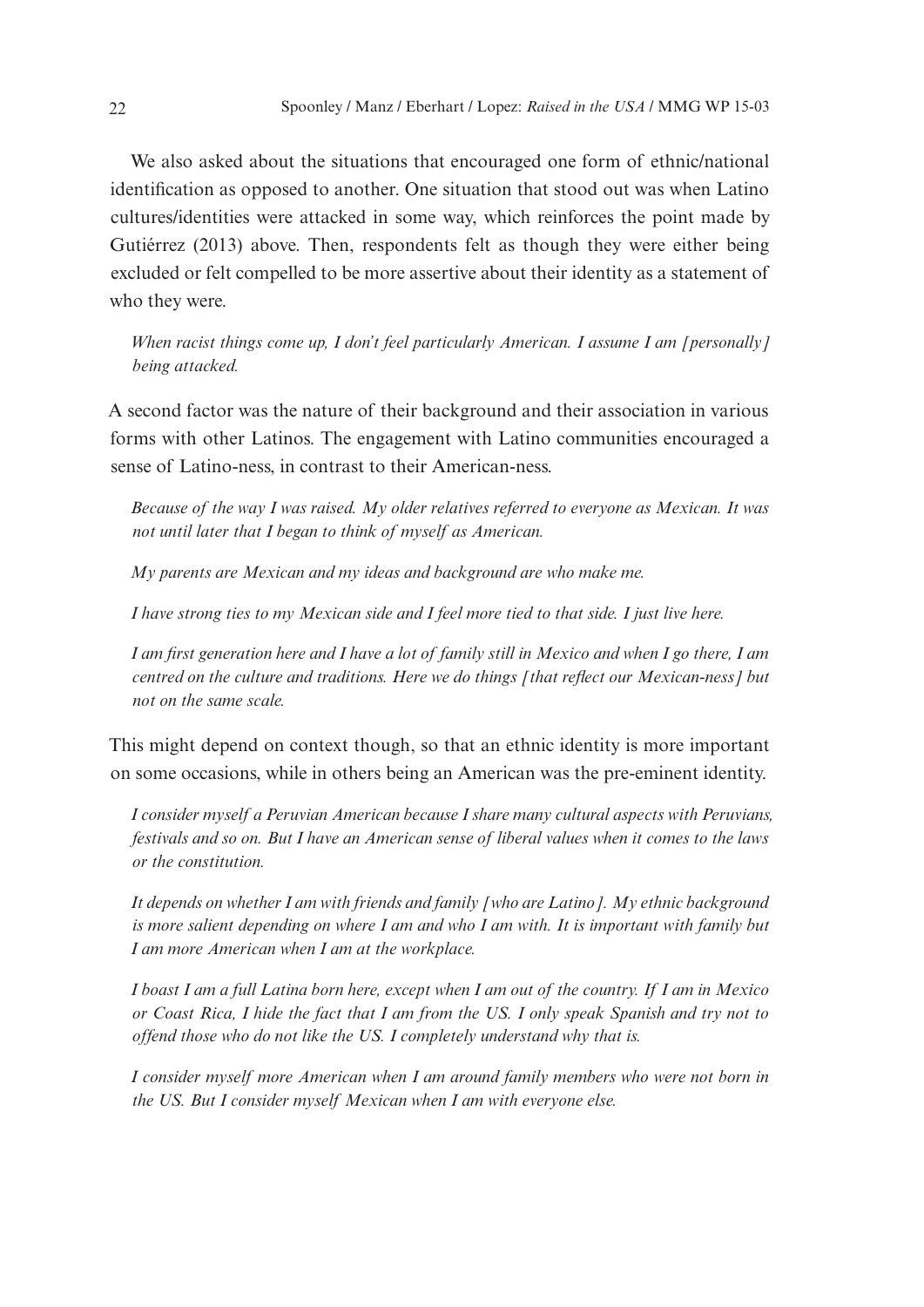As a response to other questions, there are those who feel that being American is the more important factor in who they are.

*I am embedded I this country so when I talk about Obama, I talk about "our president" and the United States is mine …"the English came to our country". I am more aware of my American identity just because of school (learning the history, speaking the language).*

Sport was one area where being American or identifying with another country was important as the following quotes illustrate.

*If I am at a Dodgers game and they are playing the national anthem, I feel very patriotic. Soccer is when I feel particularly Mexican.* 

The material from this section confirms the degree to which ethnic affiliation is often context dependent. Some aspects of being in the United States – or being elsewhere – promote very strong feelings of belonging and pride, including how others feel and act, being part of an education system that stresses the importance of being American or taking part in public activities such as sports. Situations tend to reinforce a sense of being part of one community or another, especially for those Latinos for whom their background (both in the United States but also in terms of their parents and where they came from) reinforces and contributes to a sense of being part of a particular ethnic community – in contrast to being American. But to return to one of our core questions, how "operative and decisive" (Gutiérrez, 2013: 32) is pan-ethnic identification compared to either more specific origin-identities (country/region specific) or to an American identity? In this select group, the origin identity was the most important self-claimed label even though those participating were American-raised. About a third used pan-ethnic labels (Latino and Chicana) but very few self-identified as "American". And these origin country/region labels were described as "very important" which indicates an identity that remains important for those who are a generation on from their immigrant parents – and who are still reluctant to commit to pan-ethnic identity politics. As Gutiérrez (2013) points out, language politics (being a Spanish speaker) helps unify Latinos, as do the experiences of being marginalized and part of an underclass. All of these elements were important to those interviewed here – working class backgrounds and experience, a commitment to Spanish language competence and use, a sense of not being accepted by an American mainstream but these common experiences and politics did not displace origin identities and encourage more pan-ethnicity, specifically in terms of self-described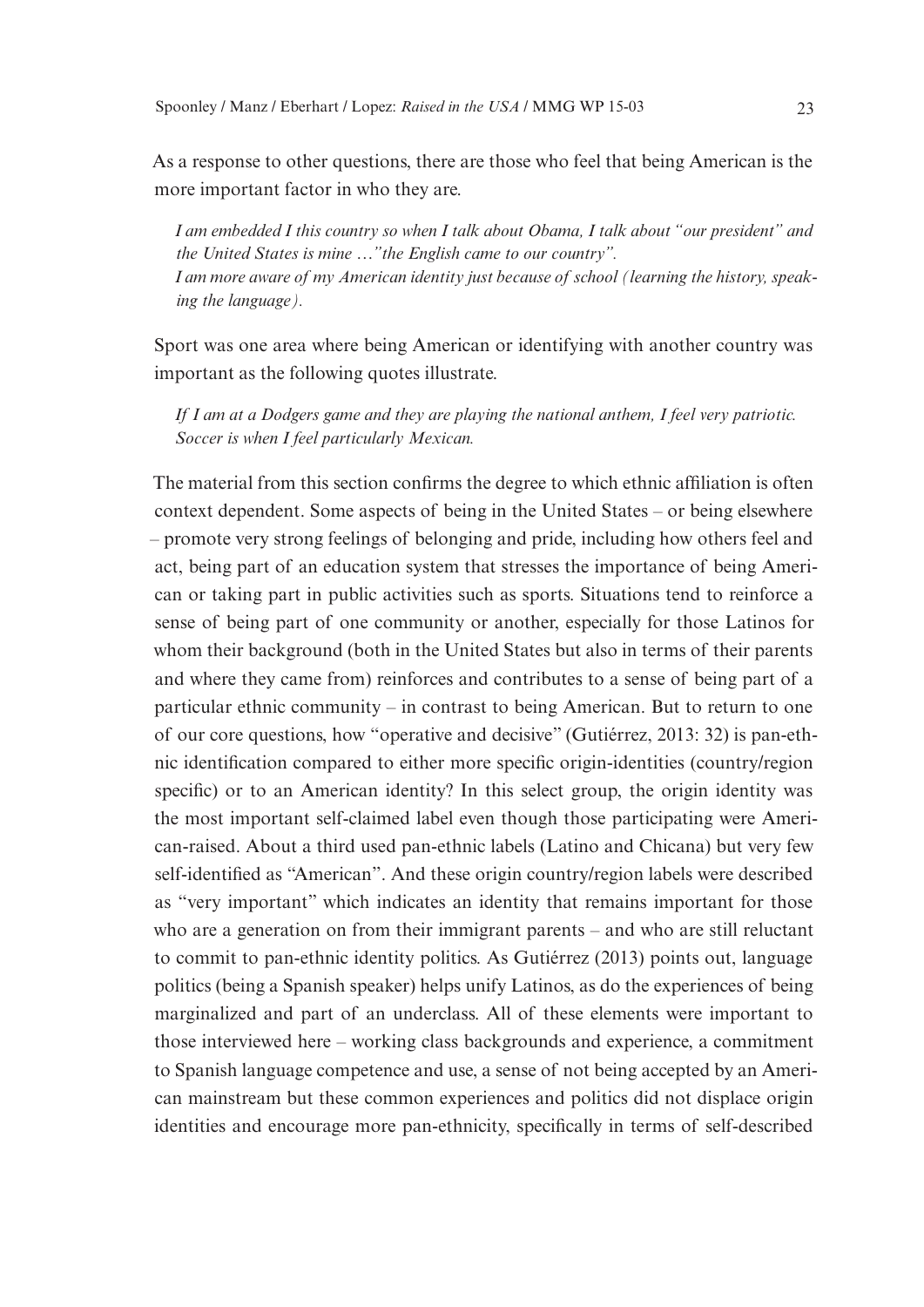identity. Being of Mexican origin was more important than the commonalities of being Latino.

## 5. Citizenship and National Identity

Given that most of the respondents had been born in the United States, it is not surprising that the bulk (70.8 per cent) were American citizens by birth with another 2.8 per cent who had become US citizens by naturalization. Another group enjoyed both American citizenship and the citizenship of another country (7.5 per cent), so that a total of 81.4 per cent were American citizens. But there was another rather different group – the 17 respondents (16 per cent) who were not US citizens. These might have chosen not to take out American citizenship – or they were not eligible as undocumented immigrants or the children of undocumented immigrants (see Voss and Bloemraad, 2011).

We were interested in how the respondents felt about their ethnic and national identities. We asked whether they were "proud" of their reported ethnic or national identity (bearing in mind that some answered the ethnic question by indicating that there were "American"), and 89.6 per cent said they were proud. But we also asked whether they were proud to be American to see how the answers compared with the responses concerning ethnic identity. Just over half (50.9 per cent) said they were "proud to be an American" but 13 per cent said "no" and another 22.6 per cent said they were either "indifferent" or that it only mattered (i.e. they felt proud) "sometimes". This suggests both a degree of ambivalence and a spectrum of "Americanness" in terms of loyalty and nationality. We asked a further question that tried to get respondents to put a value on their pride in being American (in a rating system from 1 to 10). Sixty-two respondents rated what this meant for them, and the ratings tended to be grouped in terms of the following ascribed values: 5 (11.3 per cent), 6 (8.4 per cent), 7 (12.3 per cent) 8 (11.3 per cent) and 9 (6.6 per cent) with 3.8 per cent providing a 10 out of 10 in terms of being proud of being an American. This indicates that those who opted for mid-range to high evaluations (7 to 10) represented about one in five respondents (21.7 per cent). An equally significant group are those who rate their ethnic identity as more important.

The results indicate that an ethnic affiliation was their prior and more important identity for many, and that about half ranked their current national identity (being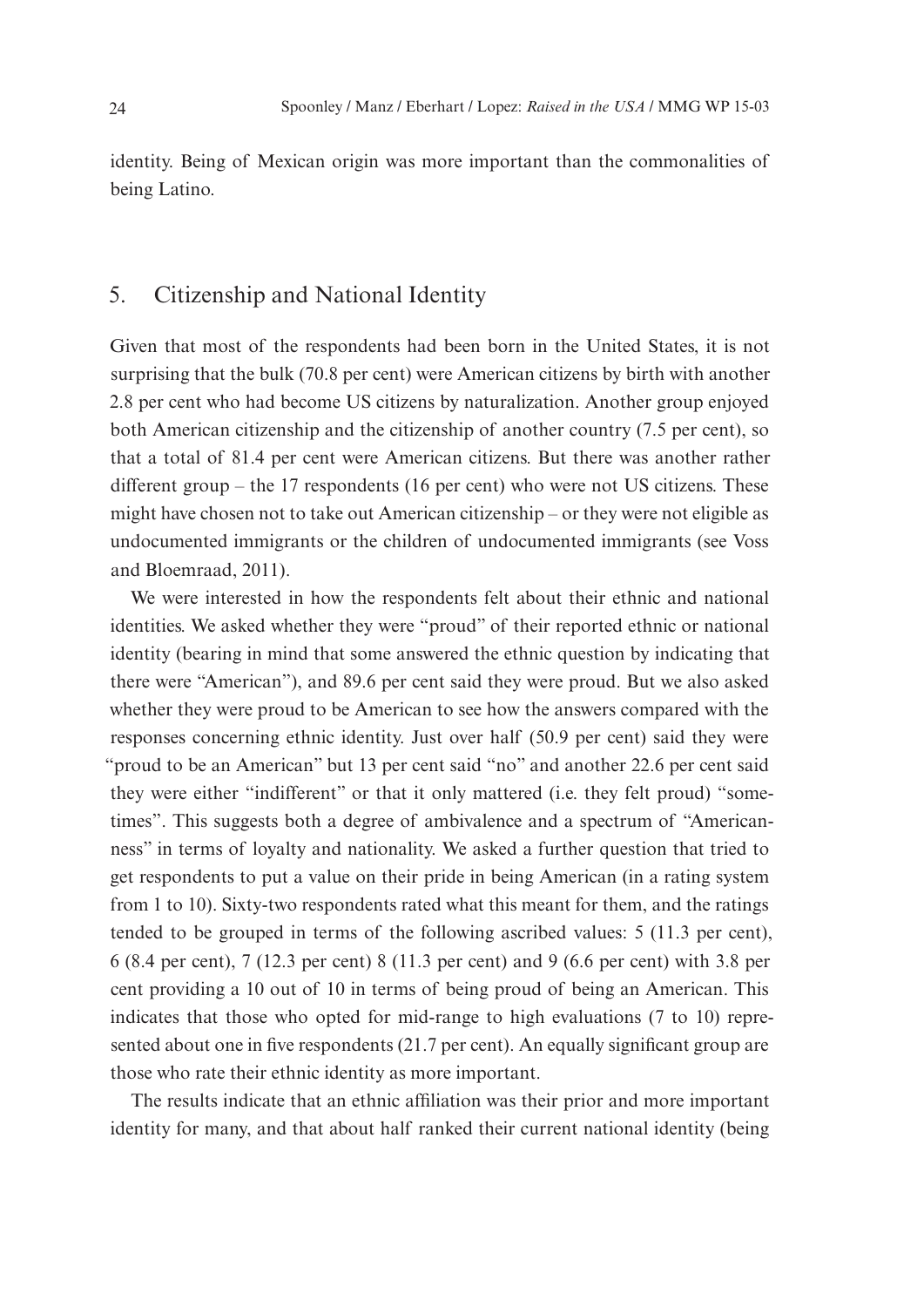American) as being on par with their ethnic identity. For almost thirty per cent, ethnic identity trumped national (American) identity.

*I always think of myself as Mexican, never American. This is where my life is but I do not believe in American ideals, so I am very nationalistic and very proud of being Mexican.*

*I consider myself Mexican-American. I tell people I am Mexican. There is no doubt that I am American because I am born here.*

*I think of myself as Mexican. If I were to travel to a different country, I might say I am American. But here I am Mexican.*

*I feel Americanised but I don't feel American.*

*Here in the United States, being Latino is part of being American. It does not feel as though there is a concrete separation. But when people make fun of your accent, you should not be ashamed of it because diversity is part of being American.*

*I am Mexican raised in America.*

*I am American because I am privileged through my citizenship but I do not feel American in relation to the narrative of a white America.*

For some, the question of labeling is very confusing. Here is one of the longer answers.

*I never describe myself as American, partly because in Spanish, the white people are Americanos. This description leaves me out. So I tend to identify as Hispanic for the most part. But Mom corrected her and emphasized that I am Hispanic-American so I began to describe myself as Hispanic-American. My difficult is that most of the time when I was growing up, I was surrounded my Hispanics and I did not understand how Hispanics could be a minority. But when I came to Berkeley I began to understand. But when I travel outside the country, outsiders see me as white. But when I travelled to Spain with a friend, the locals did not think of her as American because she [the friend] was not white. It is confusing.*

Inter-cultural situations and encounters encourage a different sense of self and identity association/claiming and provide a political space/place "to speak from", (Wulfhorst, 2014: 285). There is a strategic construction of self and community.

One particular objection to labels such as" American" was that it tended to claim the whole of the Americas, and there were a number of respondents who wanted to dispute the way in which "America" was claimed by those in the United States.

*I hate the term "American" because it is wrong. Everyone from Canada to the tip of Chile is American, not just US citizens.* 

*I do not like the term "American" because it excludes all the other countries of the continent.*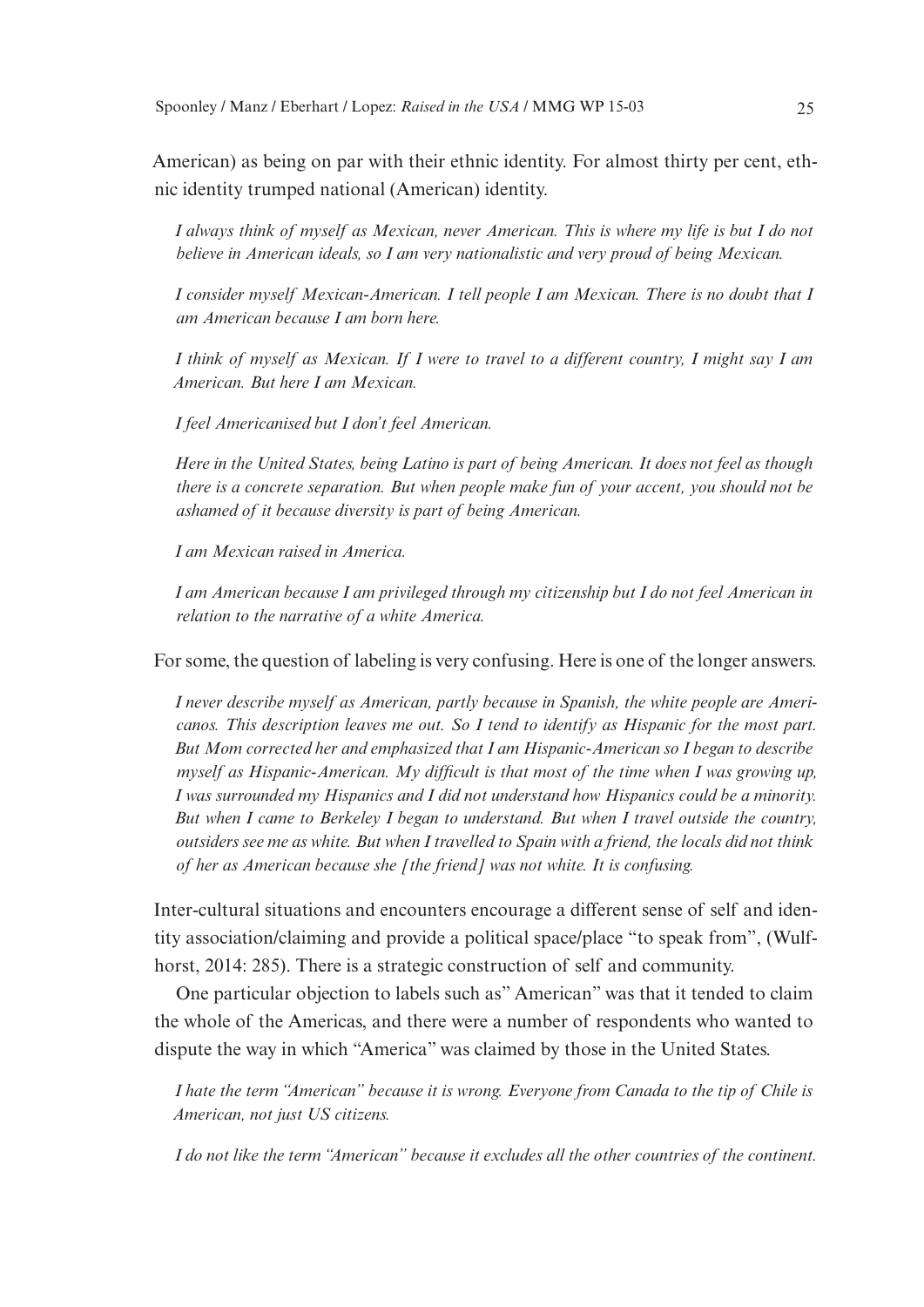These answers indicate that complex identity questions and orientations are in play. Once the answers to the previous questions are included, it is obvious that ethnicity is often defined for both parents and the American-raised, by the origin country of the parents, but that with the American-raised there is a growing tendency to use pan-ethnic and American-specific labels, especially Latino. In terms of whether the respondents see themselves as more or less American, and more or less Latino, the latter holds a very powerful place in the repertoire of self-identity, and the identity of fellow Latinos. There are some specific and powerfully expressed concerns about whether being American allows for Latino identity (and for some, that was a reason why they chose to prioritise their Latino or origin country identity), while others saw their background and current identity as defined by the Latino-ness. It remains a significant way of identifying who they are, even if this is alongside their status as an American. For them, it was a hyphenated identity but one in which the order was Latino followed by their American-ness. What was the extent of their connections with their parental homelands?

## 6. Transnationalism Among American-Raised

An interesting dimension of those born or raised in the United States is the degree to which they see themselves as connected to an ancestral (parental) homeland and the nature of their links with that homeland – especially given the tendency of many to use origin nationality as an ethnic identifier.

We asked whether they travelled to a parental homeland and how many trips this entailed. A little over a fifth (21.7 per cent) had never been but the remainder had, with 36.8 per cent travelling 1 to 5 times, 14 per cent having travelled there 6 to 10 times, 6.6 per cent having been 11-19 times, and 15 per cent having been more than 20 times. These are high levels of engagement with various Central (and sometimes South) American homelands. Further, 15 per cent had been to live in that homeland for six months or more, thereby experiencing a homeland culture and an intimate connection with those communities and family members who continue to live in an origin country. But that said, two-thirds (67 per cent) said that the United States felt like "home" to them and only 3.8 per cent said that their parent's country of origin felt like "home". What was interesting was another group (17 per cent), who responded that they felt "equally at home" in both countries, and 5.7 per cent who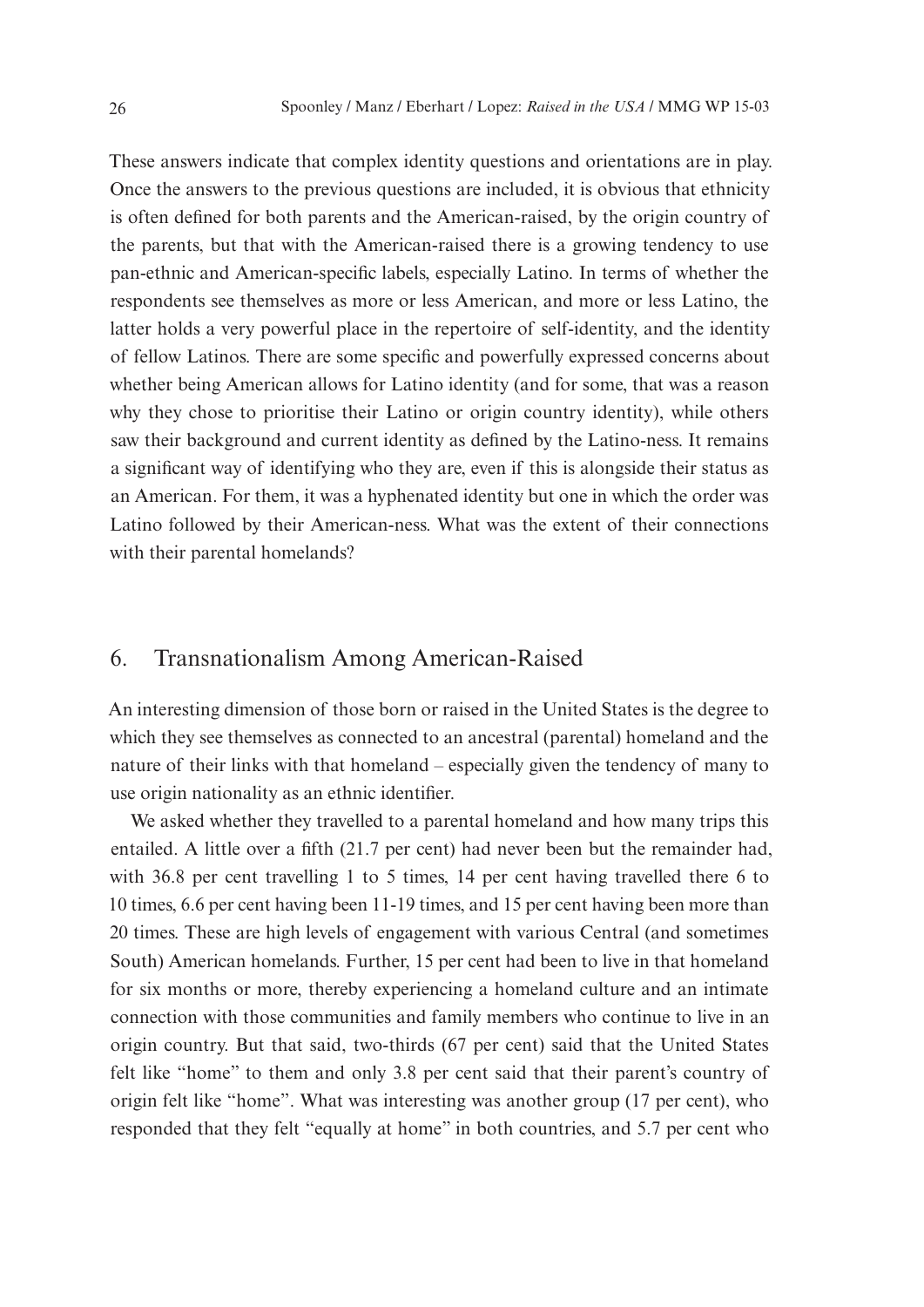did not feel at home in either. Thus, the bulk are Americans in terms of where they feel most "at home" (despite, or in contrast to some of the comments about their ethnic identification), but the remainder are split between a divided loyalty (easily the largest group) followed by those who either do not feel at home in either or who feel at home in the parental country of origin. But there was also confirmation of the split between being Latino and being American.

*I do not consider myself American. I do not feel that the term "American" applies to me and my ethnic identity, or my experiences here. I use the term Chicano and Mexican. But I definitely do not identify as American.*

*Just a Mexican living in an American society.*

This inevitably tends to provide a degree of ambivalence in terms of personal identification.

*I am not fully accepted in America because I am brown but I am not accepted in Mexico either because I was born in America. I am not American or Mexican.*

*I identify as a mixture. I usually say I am half Mexican, half Salvadorian and born in the US.*

If these answers are compared with some of those given to questions about pride in being American and ethnic identity, then there is a clear connection with an origin country (trips to that country), and a sense that while being proud of ethnic identity is not necessarily equaled by pride in being an American, most accept that the United States is where they are most likely to feel at home. Still, there remains a group – about one in six – who obviously feel as though they are transnational citizens with divided loyalties. For some, it is a degree of ambivalence while for others, they see benefits of maintaining divided connections and loyalties. What we did not get a sense of from most participants, was what Wessendorf (2013: 59) has referred to as an "authenticity dilemma", or a sense of alienation on visits to a parental homeland and a skepticism about certain cultural values or practices. There were important exceptions.

*We can't really relate to people like our parents who grew up in Mexico. When we were there, we stood out and here we are not fully American. We are kind of between both worlds.*

*When I go to Mexico and see how different I am from them. But here, it is the other way round.*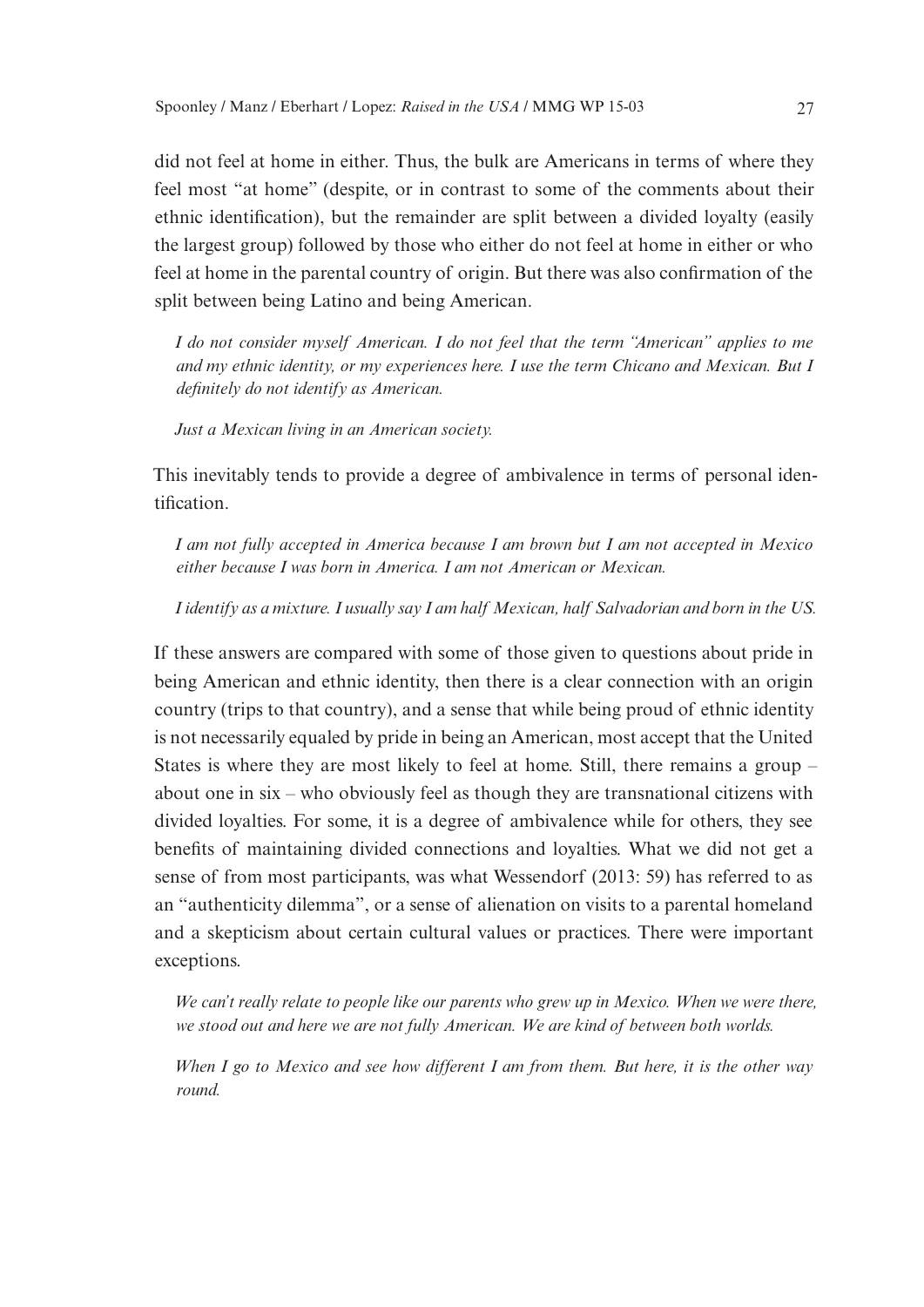*Americans see you as Mexican and Mexicans think of you as American. I feel that being "American" means being white so I tend to see myself as Mexican.*

*I consider myself American, especially since I lived in Mexico for a year and realized that I am not a true Mexican.*

## 7. Parental Culture and Relationships

One of the key factors in terms of cultural reproduction and pride is the role of parents and their influence in terms of intergenerational transmission. For us the question was. how did these American-raised view their parent's culture, both in terms of maintaining an ethnic identity but also in relation to public behavior and values more generally in an American context. This speaks to the generational consonance/ dissonance debates (see Zhou, 1997), and whether there is a degree of consonance between immigrant parents and their children in terms of acculturation to an American setting (in this case), or the lack of acculturation. Conversely, "generational dissonance occurs when children neither correspond to levels of parental acculturation nor reversal", and thereby "intensified parent-child conflicts" (Zhou, 1997: 995). We began by asking about the circumstances of their family background, specifically the nature of the household/family unit before then proceeding to ask about those areas of pride and transmission as well as any matters that might be the cause of embarrassment. What sort of issues were a source of pride or embarrassment? Or did it depend on the situation and perhaps the age of the respondents? The answers did not necessarily speak directly to acculturation but they did signal areas of consonance or dissonance. The open-ended question on this issue elicited a lot of information from respondents.

We began by asking about the nature of the household unit when they were growing up. The closed responses (which were given as "parents and siblings only", "parents siblings and grandparents" or "grandparents only") were not particularly helpful with a large number (43 per cent) not answering the question and of those who did, most (34 per cent) grew up in what appears to be a nuclear household of parents plus siblings. (The percentages for the other major response categories were 12.3 per cent for those who had "parents, siblings and grandparents" and 2.8 per cent for "grandparents only"). But as with a number of other questions, the open-ended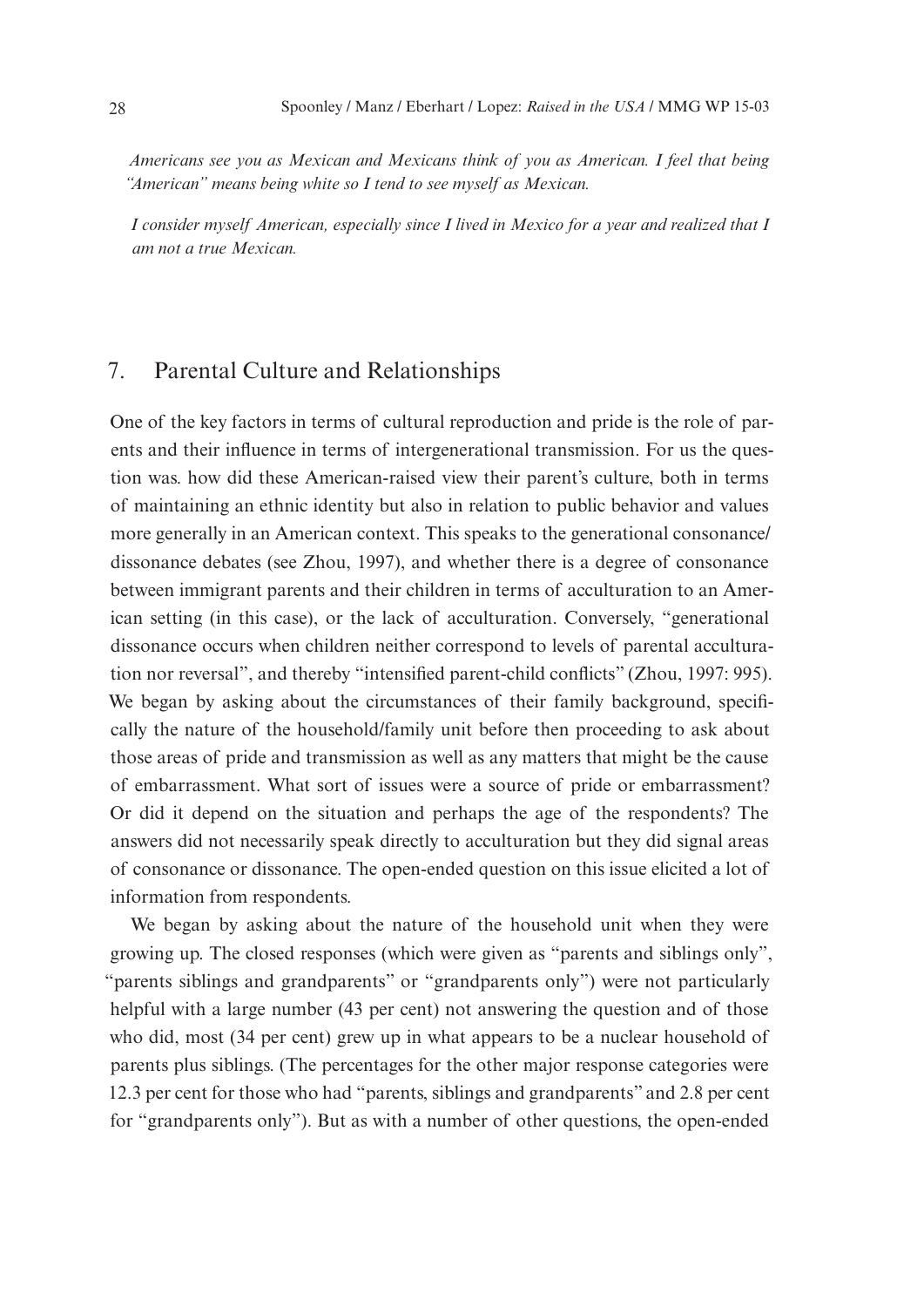responses tended to indicate a much more complex set of circumstances. For example, there were often temporary members of the household, typically members of the extended family.

*Six kids [in our household] so 8 people with my parents. Sometimes immigrants would come and stay with the family. On one occasion, an uncle came and stayed for 3 months and then went back to Mexico; and aunt did the same thing as did grandparents. So there was not one single configuration.*

*There was one bedroom for myself, my mother and my sister and another for a female cousin, her husband and son. Throughout our time, family members would come from [Central American country] and would stay- uncles, cousins etc.* 

Or the households were temporary in the sense that the respondent would move between different households, depending on what was happening in the home or in relation to schooling and/or work (of the parents).

*I lived between my grandparents and parents homes while I grew up.*

In other cases, it was family circumstances that dictated who was in the household or which household the respondent lived in.

*My mother had me at 16 and I never met my father, so we lived with my grandparents.*

These comments indicate that the household and family background of the respondents was a lot more complex than the closed answer responses indicated, with a range of influences and participants, including those from an extended family and those who would come at regular intervals from a homeland, thereby reinforcing transnational links and influences. What we were then interested in, was the way in which various issues were understood and dealt with in these family contexts, both in the private spheres of the family unit but also when the family interacted with public institutions (the education system is an obvious one) and the dynamics of these situations. We deliberately (and after much discussion) asked for those situations or issues that were a matter of pride or embarrassment for the respondents. This produced a lot of detailed material in the open ended comments, much more than we can deal with here. We have tried to pick common themes or illustrative examples.

We began by asking the respondents about their parent's position on social and moral issues and we included examples such as homosexuality, dating or religion. Many of the respondents did discuss these issues in particular (given that we had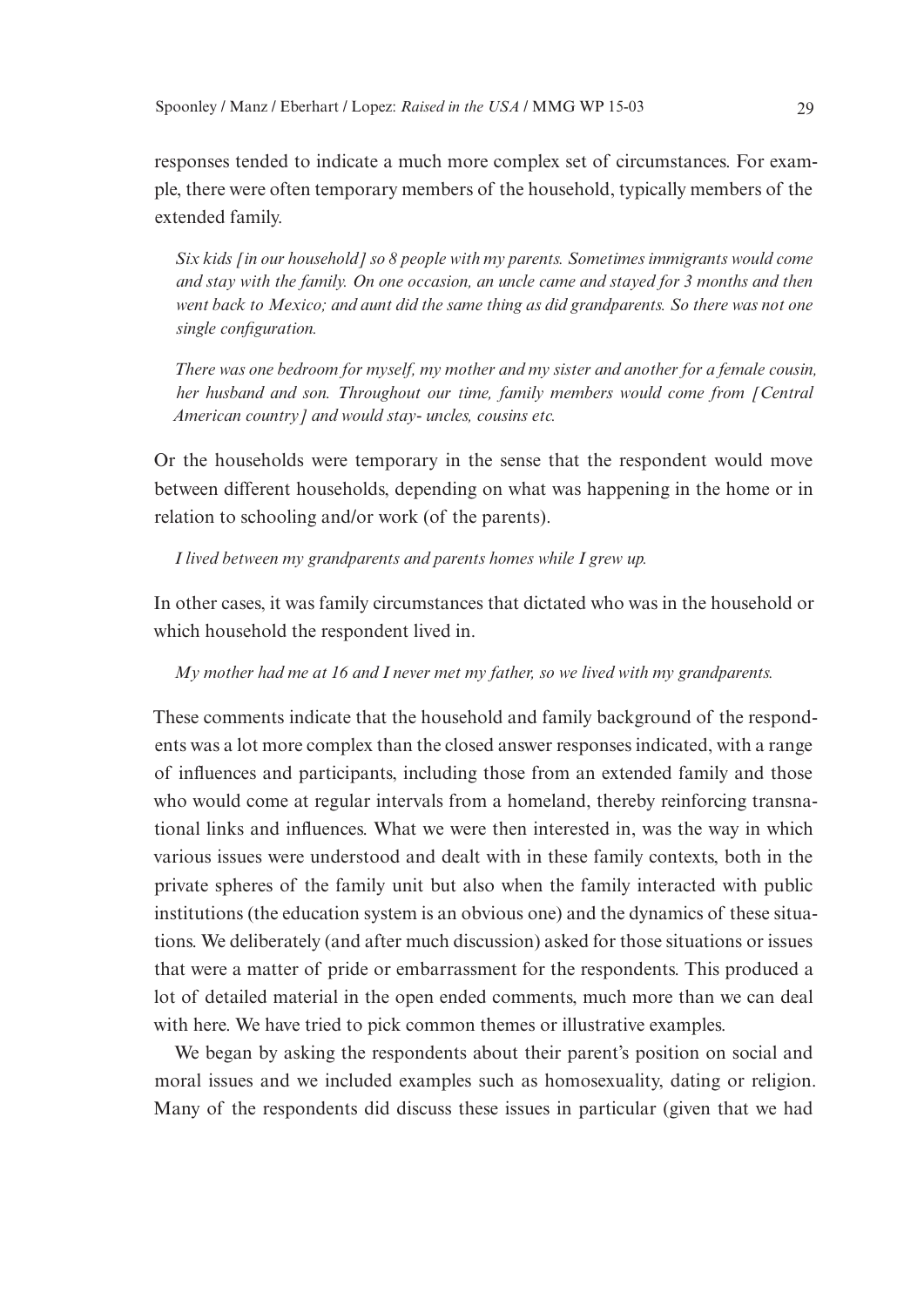prompted them), but we did not anticipate the way in which these might be described, nor the additional elements that were often included.

#### *a) Religion*

This issue produced a spectrum of responses, ranging from outright disagreement between the respondents and their parents (dissonance), through to qualified agreement (a degree of consonance) to a shared view of the importance of religion.

*I consider myself Catholic but I am not very active. I don't know the rules or the prayers. As we got older and as our family moved, we stopped going to church. I still believe in God and in las virgenes.*

*Being within the Mexican culture, I grew up being Catholic. My parents are not big in practicing it and going to church was a social gathering rather than part of religious practice. I do not believe in organized religion or having to go to a certain place to pray.*

One respondent noted (in answer to the question about religion):

*El respeto al derecho ajeno es la paz*

The most common response was to say that compared to their parents (who were often described as "conservative" on religious matters), they (the respondents) were liberal, both in terms of how they practiced their religious faith, but also in relation to whether they believed or practiced at all.

In a separate question, the respondents were asked about their religious affiliation. Of the 46 who indicated that they had a religious affiliation, all but four said they were Catholics. One indicated that they were Baptist and the others simply said Christian. However, some indicated that the Catholicism that they practiced was more liberal than their parents, it was often nominal and only special events involved religious symbolism or participation. Most indicated that they were the same religious affiliation (i.e. Catholic) as their parents.

#### *b) Homosexuality*

This was often related to other issues such as marriage and morality. For example:

*I'm okay if people are homosexual but I do not believe in marriage…but [homosexuality]*  was not accepted in my house. I am in favour of civil marriage because they get the same *rights as everyone else.*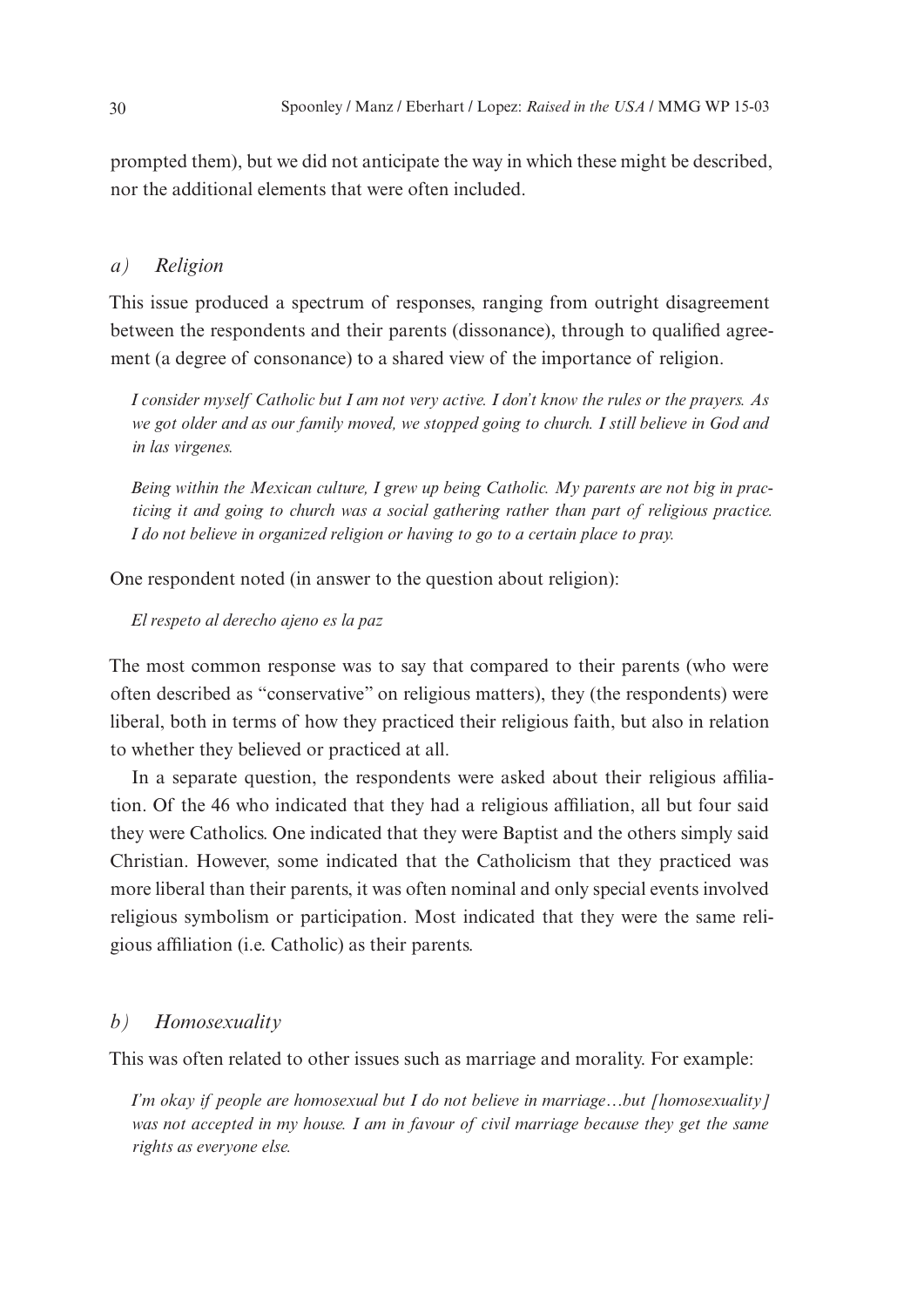*My Dad is very homophobic so when I was growing up, he would always say "watch out – this guy is gay". He made a big deal over a TV show where a gay guy came out, and that was one of the times that I felt it was really irrational.*

Beliefs (often religious in origin) and practice did differ between respondents and their parents (mild to major intergenerational dissonance), in some cases because those answering the questionnaire were themselves gay.

*I have a few homosexual friends and they [parents] are pretty accepting of it. They accept my friends but they have made it clear that they would not accept us [respondent plus siblings] so openly if we were homosexual. This is because "God did not want it that way".*

*My mother does not look down on people who aren't heterosexual – but her family as a whole does not talk about the subject. I have a gay uncle and he does bring a significant other around.* 

#### *c) Dating*

This was often translated into very particular issues, specifically inter-ethnic dating (here typically described as inter-racial dating). Parents might be tolerant on certain issues but there was often some doubt when it came to boyfriends/girlfriends from other ethnic groups. In one case, a parent who was described as liberal on questions of morality had rather less tolerance of inter-ethnic dating:

*My sister has an African-American boyfriend and Mom does not approve. It may be to do with the fact that he does not have a job.*

And there was parental concern expressed in other answers as well.

*My parents raised me to believe that I should marry a women of the same background but within American culture [inter-racial dating] is accepted. I think it is good.*

And there were, at times, surprised switches on how parents viewed issues.

*My parents are conservative on issues such as homosexuality and religion but much more liberal on dating.*

The answers to all these questions were complicated by the fact that parents themselves differed in their views. Sometimes, these parental differences got a little complicated.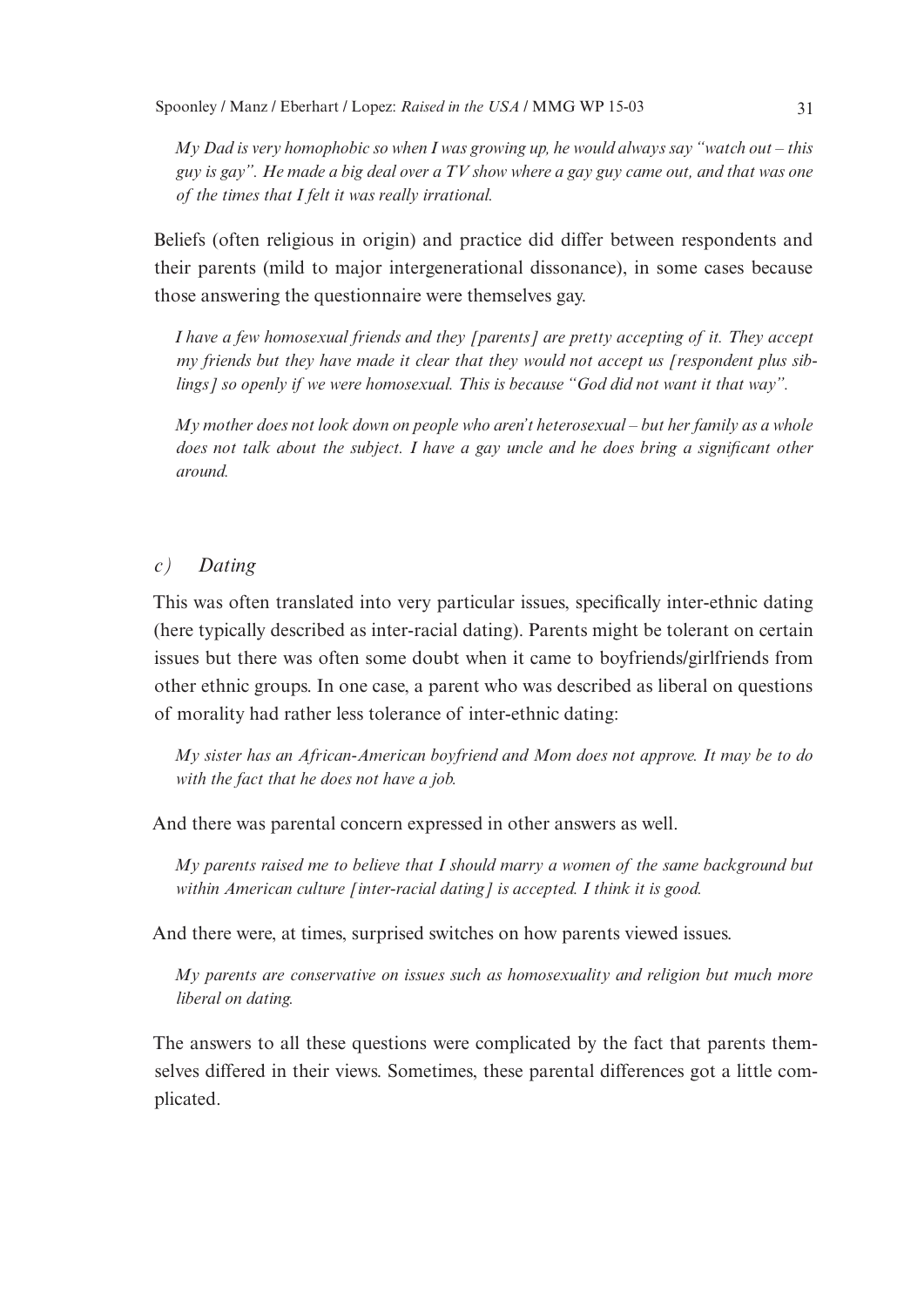*Dad is extremely conservative socially and fiscally. Mom is conservative on social issues but liberal on economic issues.*

This gender split gets repeated in a lot of the answers.

*My Dad is extremely conservative and my Mon is more liberal.*

*Mom is definitely not an overprotective parent. She gave a lot of liberty to us [her daughters] but also let us know that with anything, there were consequences, sometimes good and sometimes bad. Not sure where Mom is on other issues but she is tolerant of other people.*

In the answers to questions about parental views, the most commonly used word to describe their parent's view was "conservative". It was used in almost two-thirds of the answers and even if one parent was less conservative than the other, both were described as being conservative in comparison to the respondent, both in a general sense and in relation to specific issues. This tends to suggest that the American-raised are becoming more tolerant on many issues of public morality and there is evidence of generational dissonance although this needs to be qualified by two considerations: one is the age of the respondents (they are at a very liberal moment in their lives so that the answers might reflect generational differences and life stage), and the second is that the sample is of university students who are already (mostly) more educated than their parents and are currently immersed in an environment (a liberal university) that would tend to encourage, if not support, a more liberal attitude on many issues of public and private morality. This is further underlined by the "softer" religious affiliation of the respondents. It would be going too far to suggest that the material provided here indicates a growing secularization, but there are some indications that the American-raised are more nominally religious (in this case, Catholic) than their parents. However, this is complicated by the fact that the parents themselves varied significantly in relation to how they stood on various issues (relatively liberal on some issues, more conservative on others). There were also often gender differences, both between parents or in relation to the gender of the children.<sup>9</sup>

<sup>9</sup> Smith (2006: 125) refers to the question of whether second generation women remain subservient to their husbands on matters such as child rearing and domestic housework, even though they might be told not to be rancheros. His answer is that they are. In terms of the sample we interviewed, and their particular life stage (few were married or in long term relations), we are not so sure. Given that they are at university and are upwardly mobile, it might be expected that they might be less amenable to traditional and gendered divisions of labour. But a significant number were brought up in sole parent (almost exclusively female) households, or their mothers were particularly influential in terms of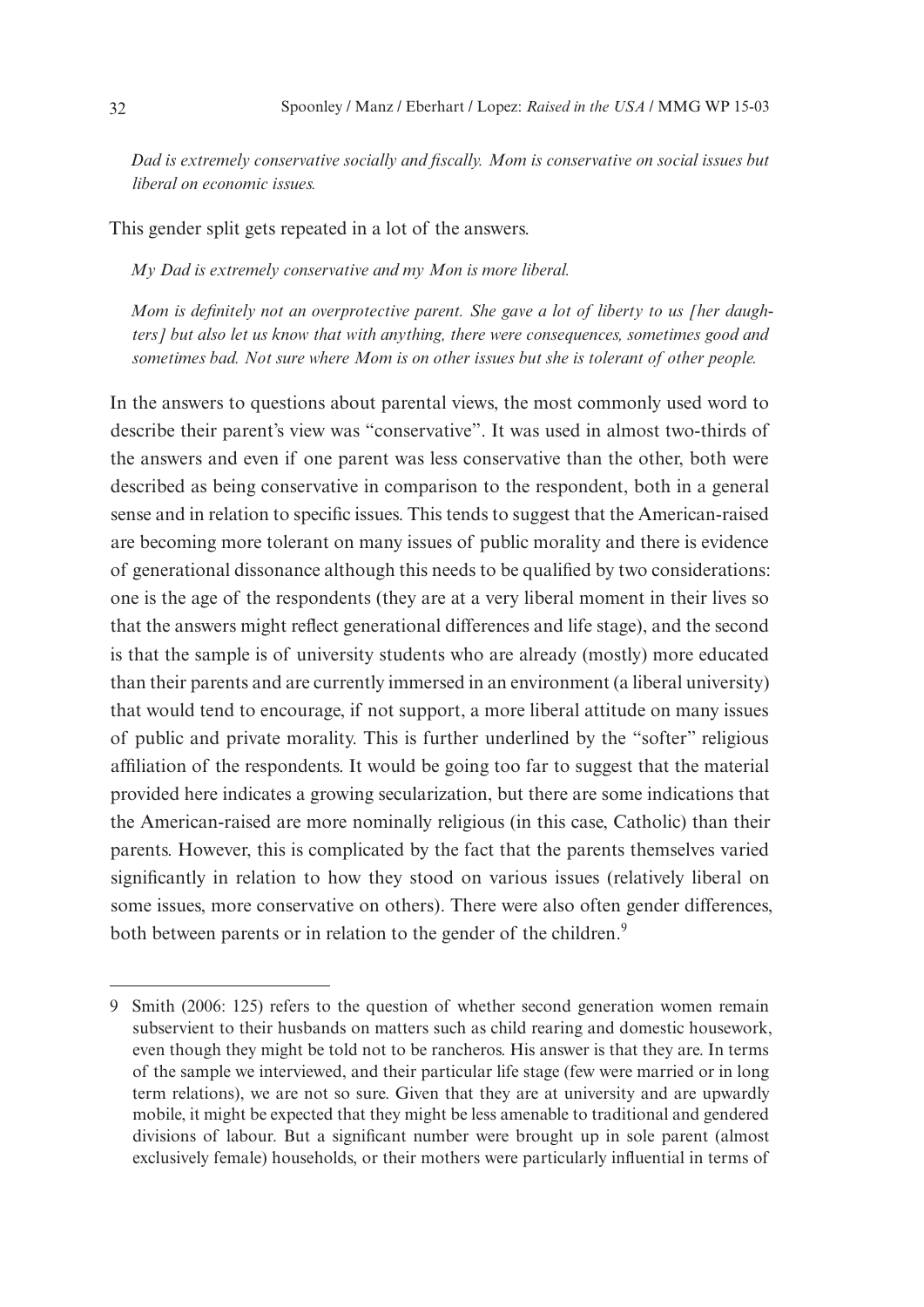#### *d) Language*

Gutiérrez (2013) point outs that pan-ethnic identities are often, in the case of US Latinos, a function of language politics; the shared experience of being Spanish speakers has an important influence on shared identity. The earlier material from this research indicates that pan-ethnic identity is subservient to country/regional identity for this group of American-raised Latinos. But how does this self-claimed identity map on to Spanish language competency? Is Gutiérrez correct to assert that language politics are influential? There is little doubt that the bulk of the respondents saw the maintenance of Spanish language ability as important to their identity and as part of maintaining contact and intimacy with their parents. But the limited English competency of parents was an issue for them in public spaces.

*I sometimes felt embarrassed that my Mom could not speak English properly and I would have to translate. Looking back now, I feel embarrassed for having felt that way.* 

*When I was younger, I was very gung-ho American. Very fourth of July and flag waving. It was part of the fact that my parents were studying to take their citizenship text and since I knew English, I helped them with it. The fact that my parents could not speak English in public made me kinda ashamed because I was a 6 or 7 year old kid translating for my parents. And then my Dad would sometimes try to speak English in public and that would also embarrass me because he didn't know how to speak English.*

School events and meetings were the most likely to be identified as providing difficulties, especially in front of teachers and principals, and with parents who both did not fully understand the culture of the school system or who could not speak English in front of authority or influential figures such as teachers.

*When there were school conferences and most of my teachers did not speak Spanish, I always felt uncomfortable translating for my parents.*

*When there were school open houses, I would have to go with them [parents] because they would not be able to understand by themselves. This even happens in college. I am not embarrassed but it is difficult.*

What was interesting were the comments that having been embarrassed at one stage, the respondents were now proud to have helped and no longer felt so embarrassed by their parent's lack of English competency.

academic ambitions for their children or in determining the direction the family should take post-arrival.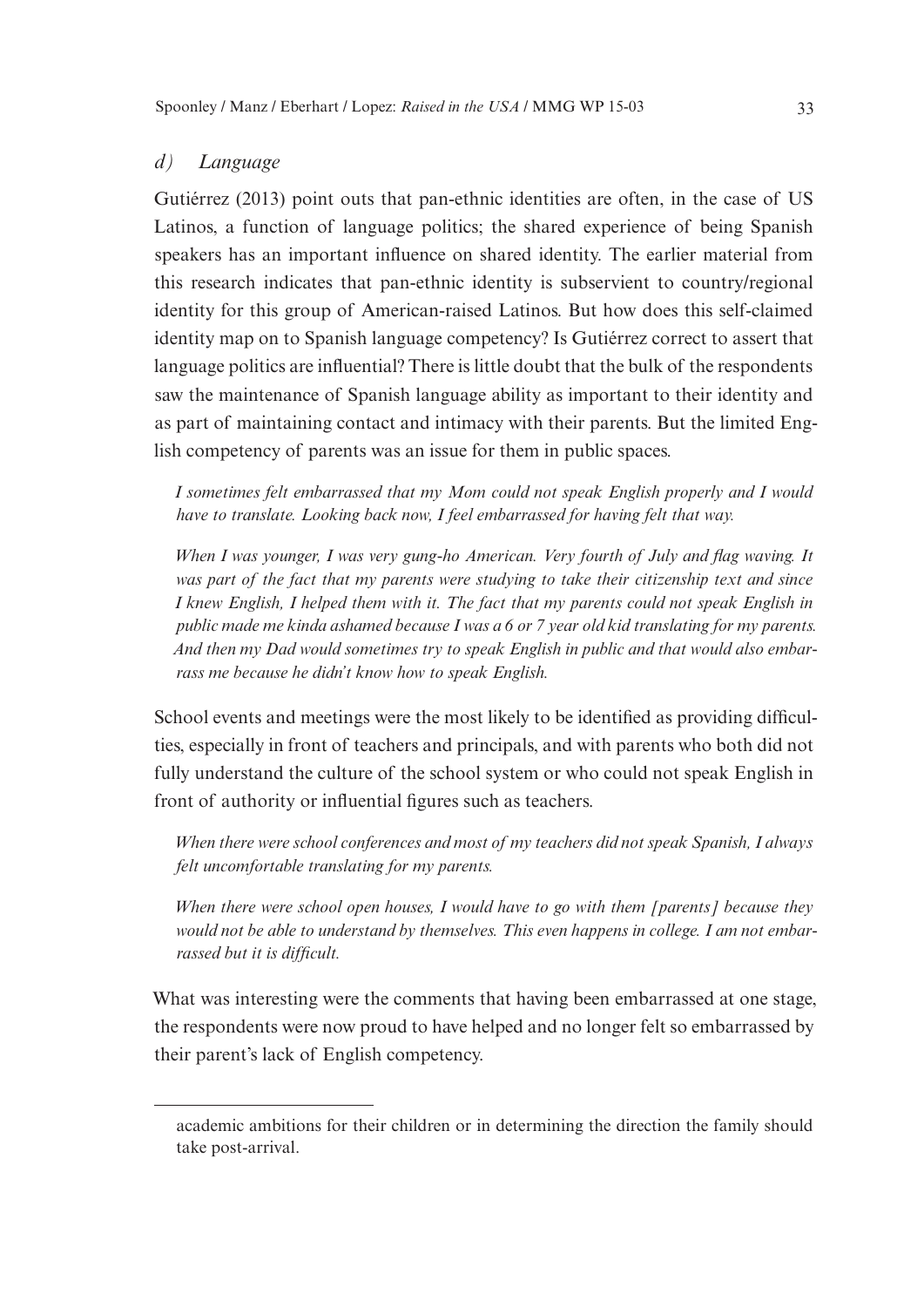*There are things you can be embarrassed about but you can also be proud. At this stage in life, I learned to embrace it and not be embarrassed.*

*The language barrier was difficult in middle school because they could not understand. I am more accepting now because I have grown up and have managed to get into college.*

#### For others, it has never been an issue.

*I usually have to translate for my Mom if she wants to pay the bills or go to any place which would not have a Spanish-speaking person. I don't feel embarrassed or uncomfortable because I know we are Mexican.*

As these comments indicate, if there was a moment when having immigrant parents was an issue, it was most likely to have involved language competency, in this case, an ability to speak English, which then meant that that the son or daughter was needed to act as a language broker. Often being relatively young and having to perform this role in front of authority figures such as teachers was likely to cause embarrassment at some point. That said, Spanish language use was important for various reasons.

## 8. Language Competencies and Use

The vast majority of the respondents – 98 per cent – speak Spanish with 94.3 per cent saying they speak it "well" or "very well", 91.5 per cent saying the same of their ability to understand Spanish, 87.7 per cent in their ability to read Spanish and then falling back to 71.6 per cent in terms of their ability to write Spanish. As those born and raised in the United States, the levels of Spanish use and competency of these university students are very high; there has been a significant level of language transmission, obviously helped by the fact that in private (family, community) spheres, Spanish is widely used and this then extends to other settings, including that of a Californian university.

This is reinforced by questions about language use in a variety of settings. Firstly, a third said that they learnt Spanish as a first language (sometimes simultaneously with English), while many continued to speak Spanish with their parents. For more than a third of respondents (35 per cent), they only speak Spanish to their parents while another 27.4 per cent mostly speak Spanish and another 20 per cent speak a mix of Spanish and English. Family, in this case the interaction with parents, is a major factor in Spanish language maintenance. This was reinforced when we asked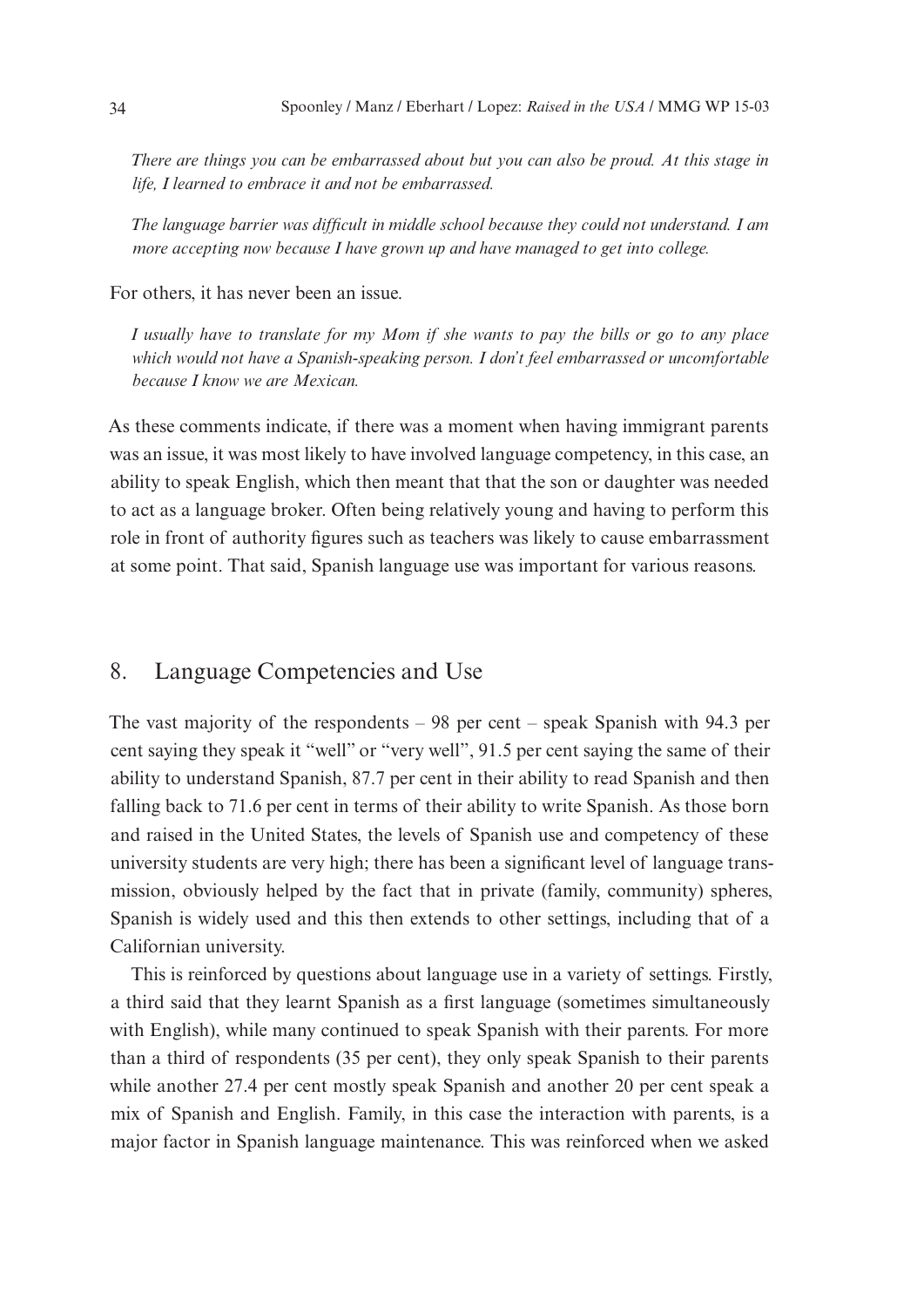about whether the respondents translated for parents. Nearly a third (32 per cent) said "yes, a lot" while another 47.2 per cent said "yes, sometimes". Not only is language use important in order to interact with parents, the respondents are helping act as language brokers in situations where competence in both English and Spanish is required, thus reinforcing the ongoing need to have Spanish fluency in order to help parents as much as to communicate with them.

For those who have a spouse, the use of Spanish language drops off, with just 9 per cent speaking only Spanish and 32 per cent speaking a mixture of Spanish and English (and about the same proportion speaking only English). With their children, two-thirds speak a mixture of Spanish and English (63.6 per cent), although the numbers with children (11 respondents) are small. It will be interesting to see how committed this generation is to language maintenance, especially within a family context. Inter-ethnic marriage or partnerships makes this more difficult but not impossible. Finally, we asked about the use of Spanish language with co-workers (the bulk spoke either "only English" – 38.7 per cent – or "mostly English" – 24.7 per cent) while with fellow university students, there were much higher levels of Spanish language use. A quarter (25.5 per cent) said "frequently" while another 56.6 per cent said "sometimes". Only a minority of 3.8 per cent said "all the time". It appears that family and fellow students provide the most opportunity to use Spanish while this fades with spouses and children, and is much less the case in a work situation. For a minority, the fact that they cannot speak Spanish means that they tend to exclude themselves from being defined as Latino; they lack the basis for claiming authenticity.

*I cannot speak the language so I always see myself as American, because I feel more comfortable speaking in English.*

And there are spaces where Spanish speakers are made to feel uncomfortable.

*In our band, it is mostly white space. The other band members think of me as Mexican-American but I feel pressure not to speak Spanish as much, even around the other Latinos in the band. I am made to feel out of place speaking Spanish. It has been a real culture shock.*

This material indicates that Spanish language use is one of the most important markers of Latino identity and there are two questions that are relevant: how important is language maintenance but also whether language use will continue to play such a key role in ethnic identity, in this case for Latinos, in a US setting. When asked about the languages in which they would raise their children, the majority (82 per cent) said that they would seek to use both Spanish and English with another 8.5 per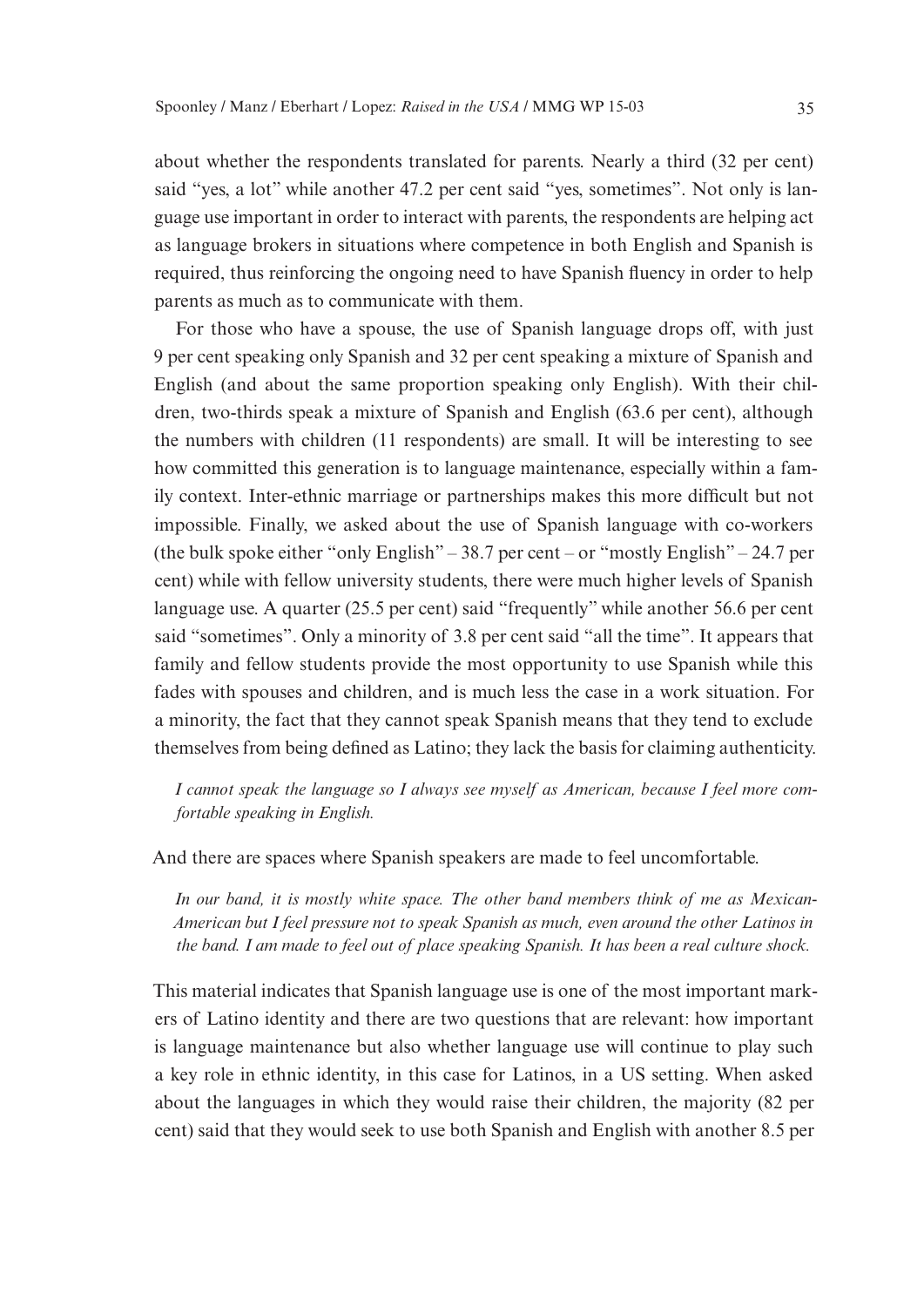cent saying Spanish is the prime language. It does indicate a commitment to Spanish language maintenance into a second American-raised generation but whether this continues with future generations will depend on family circumstances (whether the spouse/partner speaks Spanish – and their views on Spanish language use) and ongoing ethnic identification (the role of Spanish in such identification).

## 9. Political Engagement

We were interested in the degree of engagement as well as the nature of the respondents' views. This was used to indicate the degree to which respondents were involved politically in some way, both in terms of their political views and membership in what might be called mainstream politics (the politics of California and the United States) but also in terms of engagement in Latino organisations.

A little over 40 per cent (41.5 per cent) were registered voters while of these, 39.6 per cent actually voted. Given that this is a relatively well-educated group of students at what might well be described as an activist university, these seems to be quite low levels of formal political engagement. However, it must be remembered that other polls show that those in their twenties, as these respondents are, currently feel disengaged generally from the formal political system, both in the United States and elsewhere in the OECD, and that overall rates of engagement of younger generations are quite low. This sample seems to reinforce this point.

We then asked about their political views. Here the numbers who described themselves as "slightly left" (24.5 per cent) or "very left" (17 per cent) dominated, with a small proportion (2.8 per cent) self-describing as "conservative". This might well indicate a generational or stage of life effect; those at university are most likely to identify with liberal and left of centre politics. It reinforces some of the points made previously about the liberal views held more generally by this sample, especially in relation to parents.

One other test of ethnic affiliation and political engagement came from the question concerning whether the respondent belonged to a Latino organization. The majority (62.3 per cent) indicated that they did, which signals an engagement in Latino life, in this case Latino-specific organisations, and is also a kind of political statement – belonging (and belonging to explicitly Latino organisations) is important. This signals a form of ethnic solidarity and a willingness to contribute to shared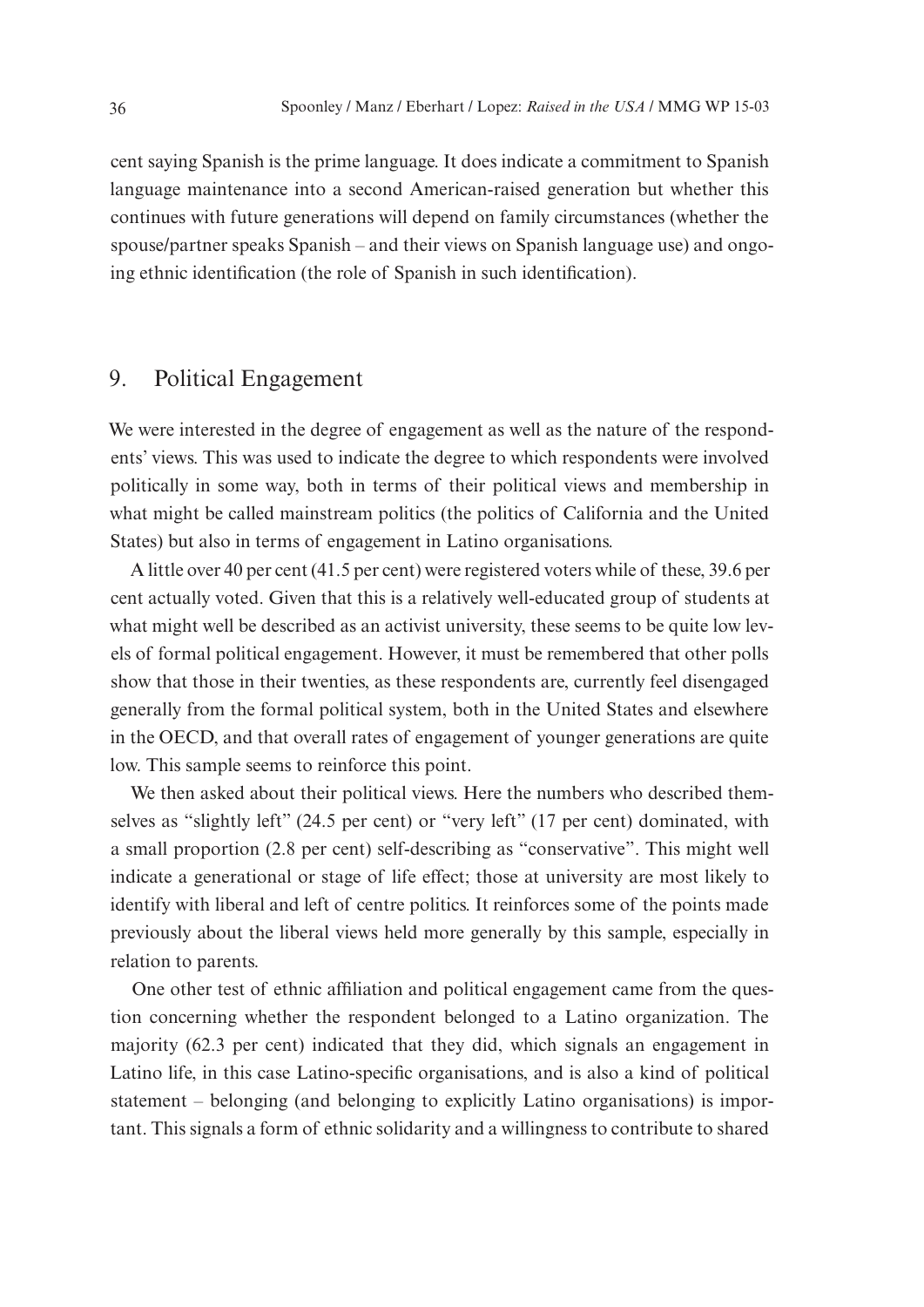cultural practices and belonging. Again, there was a significant minority (28.3 per cent) who did not, reinforcing the variability of ethnic engagement – strong for some, not so relevant or not at all relevant for others.

## 10. Cultural Practices and Orientations

It is always interesting to see if ethnic connections and inclinations are translated into popular cultural preferences. There is no particular reason for them to be; it is perfectly compatible to continue to practice strong ethnic traditions in one sphere and to engage – and enjoy – other (shared) cultural practices that are available in public spheres. But it is an indication both of the extent of particular cultural practices and of the influence of popular (in this case, defined as non-ethnic specific) culture. So we also asked about television, music and food.

In terms of what is watched on television, the most obvious genre is what is described as "American". But over a quarter (27.4 per cent) watched a mix of what they described as "Spanish and American/Mainstream". Effectively, about twothirds watched what most others watch in the United States while about a quarter watched this "mainstream" as well as a mix of Spanish programming. This differs, though, when it comes to music. Here the "American mainstream" drops to a little of a quarter of respondents (28.3 per cent) while "Spanish primarily" now constitutes 15 per cent of the sample and those who watch a mix is 41.5 per cent. Nearly twothirds watch, listen and enjoy mostly Spanish music (although this probably means music that is inflected by both global and American music, so that "Spanish" might well mean rap in Spanish).

Food is interesting as it represents both the public sphere – what you eat outside the home with peers and others – and the private sphere – within the home. Those who identified Mexican food as their favourite (sometimes in association with what is called "American" food) rose to 32.3 per cent of the respondents.

In the material provided on popular culture, there was evidence of code-switching (Wessendorf, 2013: 79), as the respondents called on different ethnic repertoires depending on the situation and context. For some, they continued their Latino-ness by focusing on Spanish-dominant popular culture, but the larger group were those who indicated an interest in – and allegiance to – both what was termed "American" and "Spanish" popular forms. We would conclude that in relation to popular cul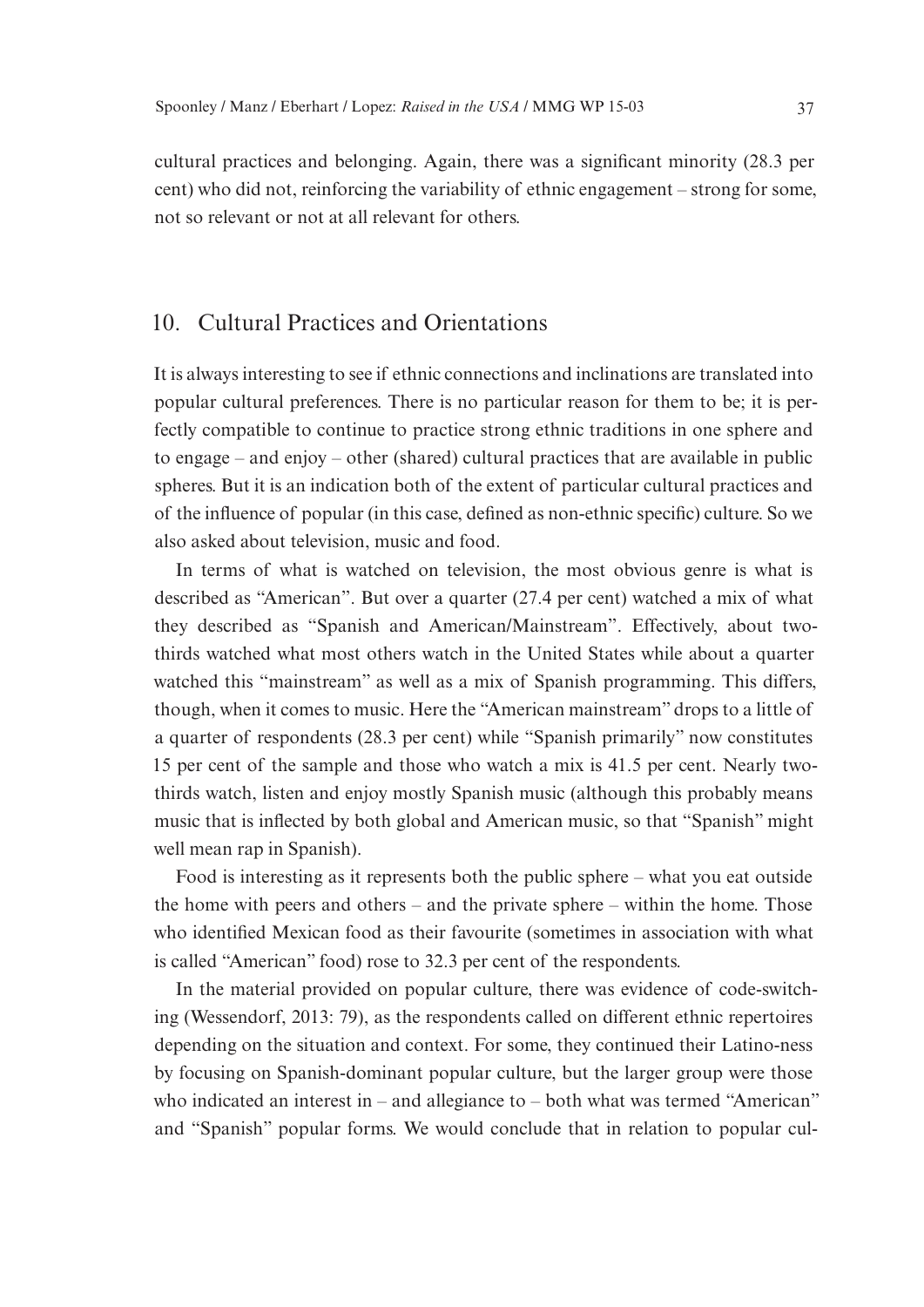ture at least, there is evidence of a "fragmented consciousness" and code-switching (Wessendorf, 2013: 79).

## 11. Conclusion

The material from this survey of 106 students from the University of California, Berkeley, provides evidence of how a specific sample of Latinos view their ethnic and national identity, the elements that comprise these identities, the situations under which they are most likely to express one identity or another, those facets that are being transmitted from a migrant generation to those who are American-raised, and what might be a source of both pride and consternation between migrant parents and their American-raised children. There are some elements that are common to many of the participants – a sense of pride in being Latino especially as a member of a particular origin community such as Mexican – but there are also obvious differences as for some, being brought up in America holds sway over a minority ethnic identity. Overall, their ethnic identity is, for this generation, an important identity that marks them as being both separate from other Americans and is an important part of being American in the 21<sup>st</sup> century. Being Latino or a member of a nationally (non-American) defined community (such as Mexican) is a characteristic of contemporary America and ought to be seen (many respondents argued) as part of who an American is. There were some strongly held views about the need to respect Latino identity in a way that is currently not the case. This raises some interesting further questions.

One is the nature of this shared sense of identity and what it is – or ought to become. Wessendorf (2013: 51) asks, in another context, whether the "conscious construction of group collectivities [is] either a political project or a reification of a collective identity". Or perhaps it is simply practicing culture as a lifestyle (ibid: 52). Many identify Latino-ness with their background as Mexicans, or Salvadorians, or as associated when coming from another Central or South American country. Here, there was evidence of intergenerational transmission (cf Moschion and Tabasso, 2014) in terms of a self-claimed identity – from immigrant parents to Americanraised children. In terms of the question of how much American-raised Latino-ness is something that is shared, the answer would have to be that it is for the bulk of the respondents to this questionnaire. But there are also differences. Speaking Spanish is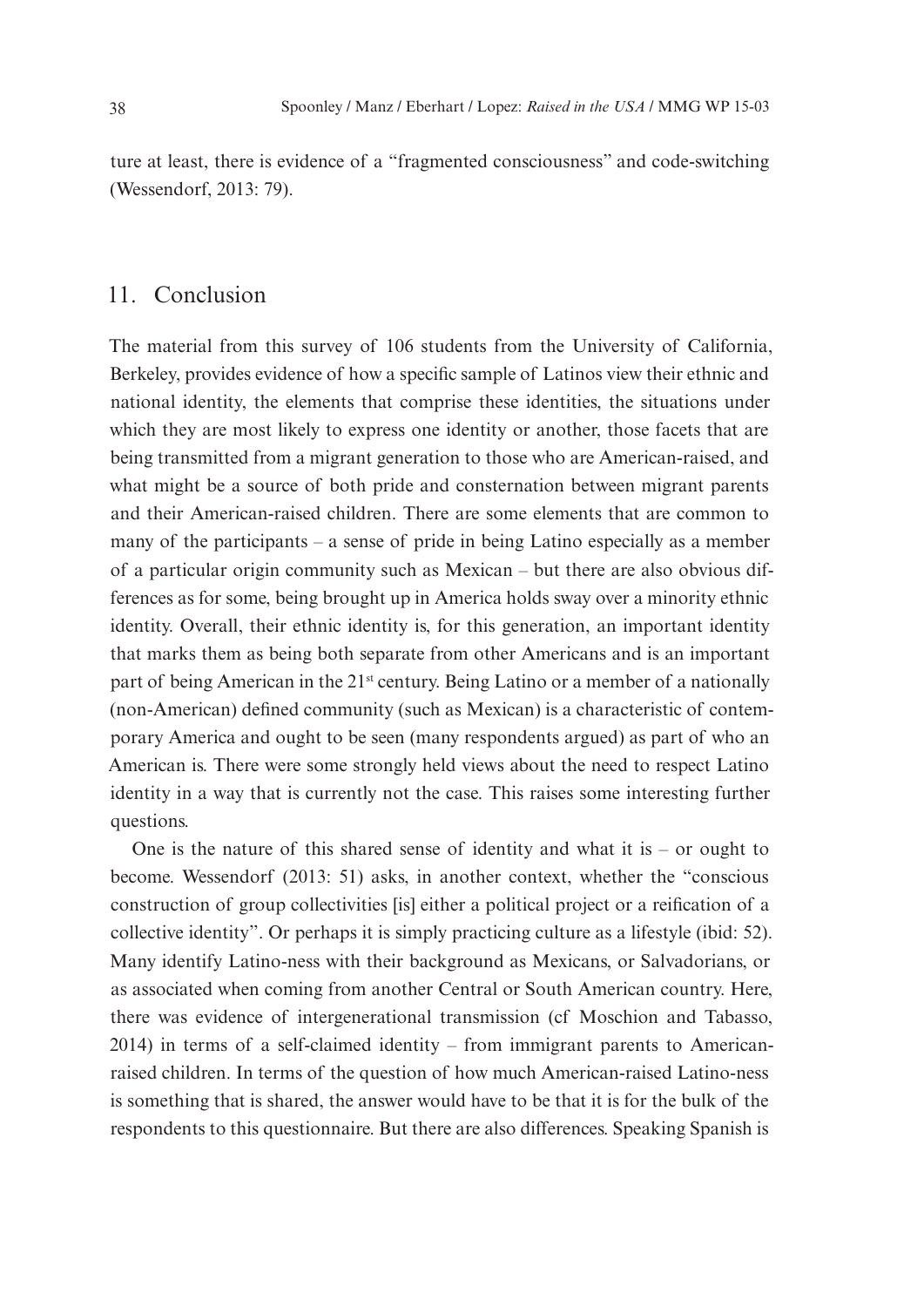an important marker, and one that is shared. But being from Mexico or El Salvador is important too, signaling some important intra-Latino differences. Is there a common consciousness (cf Vertovec, 2010: 268)? Yes, at least implicitly. There is a sense that being Latino is critical to most participants and many of the comments indicate similar drivers in terms of why a Latino identity is important – a sense that others see being Latino as inferior in some sense and a willingness to assert a sense of pride in an ethnic affiliation, the role of family and being from migrant parents, and the engagement with others who share the sense of a shared identity. However, it is critical to acknowledge the variability in ethnic claiming and naming.

Our research indicates that there is considerable variability in the nature of Latinoness for the American-raised. Some elements (language use) are relatively uniform amongst the respondents in our survey and shared, both with parents and migrant communities, or amongst peers, while other elements (religion) are less so. In the case of Spanish language use and competency, this American-raised generation remain significant users with some skill, and this is one cultural competency that is particularly pertinent to their "parents' social milieu" (cf Wessendorf, 2013: 79) but is also used to bond with other Latinos of the same generation and to signal a key marker compared to non-Latinos. That said, the question of what you and your community are to be called (labelled) varies considerably. There is some agreement in terms of self-naming – especially in relation to being both Latino and Mexican – but around this core are a range of other options. There is a spectrum that includes both different names (Hispanic, different origin countries) through to being an "American". While we would want to argue that there are elements that are shared, we also want to qualify this and say there are some differences, at times significant. We agree with Wessendorf (2013: 139) when she says:

Diversities of transnational realities among the second generation are directly intertwined with continuous co-ethnic social affiliation in the local context on the one hand [Latinos] and new kinds of social attachments to people of other origins on the other [non-Latino American communities].

To return to the question asked above, is there a diasporic or ethnic consciousness (cf Vertovec, 2010: 268)? Definitely, but it can be, for some, subservient to the realities of being American, both as part of the United States (as "home") and the power of American popular and political culture.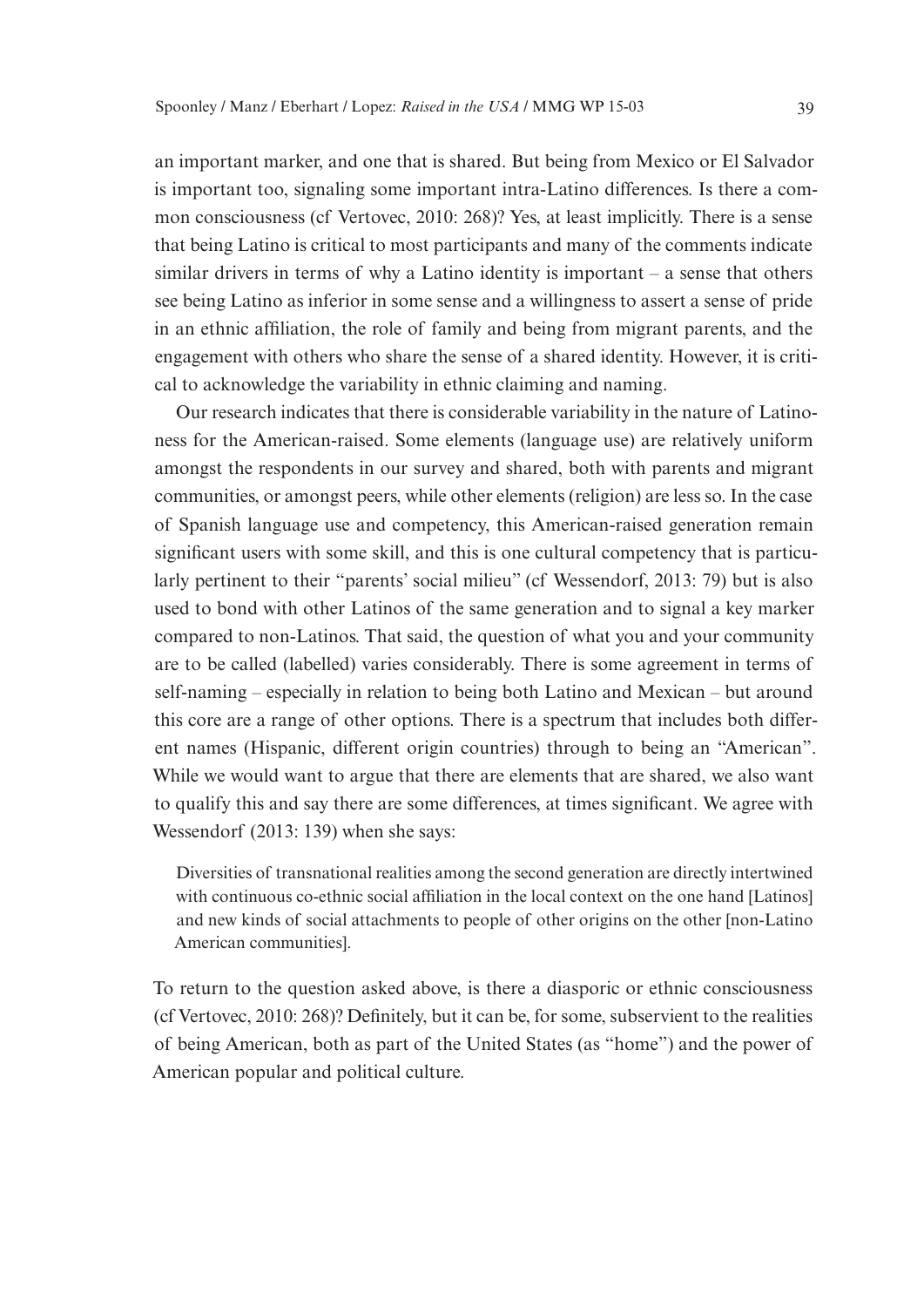## Acknowledgements

This report came from collaborative work that was done in 2010 and 2011 at the University of California, Berkeley campus. We would like to thank Maribel Lopez and Harold Eberhart, along with Jenna Finkle, Estivaliz Castro, Rishi Targgarsi, Sandro Galindo and Isabella Avila for all their work on this project. They made it fun, were able to relate to those interviewed in a way that we (Spoonley and Manz) could not and showed an enthusiasm for their work that was inspiring. But we would also like to acknowledge those who took part. They were, in equal parts, funny and serious, very aware and concerned about a number of personal and public issues, but at times, quite traditional in terms of their views about morality or religion. Overall, they impress us as a bright, energetic and committed cohort of Latinos who, in various ways, will make a difference to inter-ethnic understanding/representation and public culture in the United States in the decades ahead.

We want to thank the Department of Ethnic Studies and the Center for Latin American Studies at the University of California, Berkeley for hosting and supporting this research, to the Fulbright Foundation for funding one of us (Spoonley) to travel and work in the United States in 2010 on this project, to Massey University for a return visit in 2011, to Deena Seesaegnom (who was working as a researcher for the Integration of Immigrants Programme at Massey University) for her work in analysing the material that was collected, to Maribel, Harold, Jenna, Estivaliz, Rishi, Sandra and Isabella for all their work and to those who took part – we hope that they recognise themselves in what we have said – and that they (continue to) play an important part in the future of Latinos in the United States, whether within their respective communities or as contributors to the *civitas* of a current and future America, whether in the context of peer or familial groups, or how Latinos are represented and understood more broadly in the key institutions of the United States. *Carpe diem*.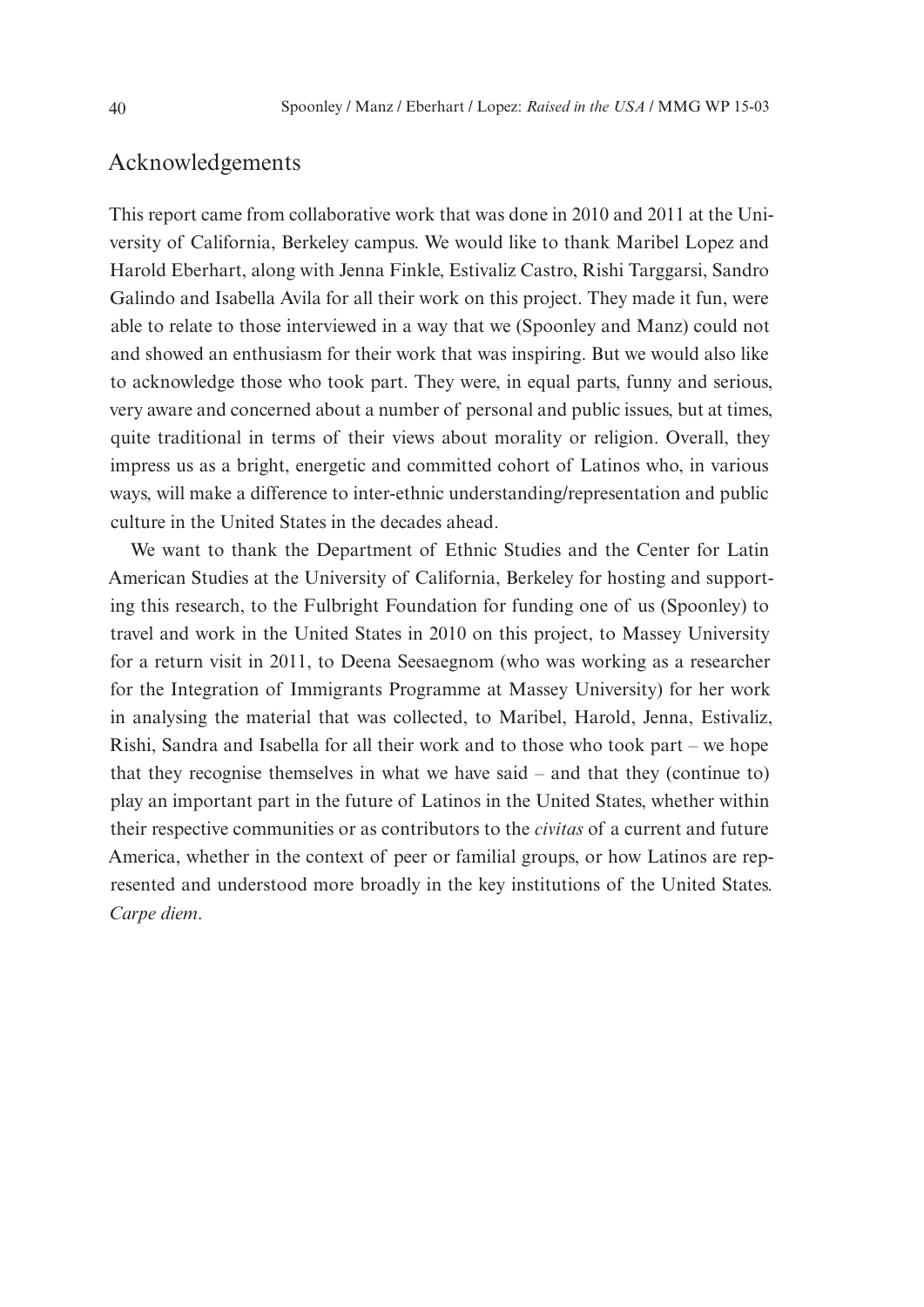## References

- Ana, O.S. (2004). "Is There Such a Thing as Latino Identity?", *American Family* (PBS), [\(http://www.pbs.org/americanfamily/latino2.html](http://www.pbs.org/americanfamily/latino2.html))
- Arreola, D. D. (ed) (2004). *Hispanic Spaces, Latino Places. Community and Cultural Diversity in Contemporary America.* Austin: University of Texas Press.
- Gozdziak, E.M. (2014). "To Dream or Not To Dream: The Effects of Immigration Status, Discrimination, and Parental Influence on Latino Children's Access to Education", *Migration Studies*, 2(3): 392-414.
- Gutiérrez, R.A. (2013). "Reactive Ethnic Formations and Panethnic Identities: The Creation of Latinos in the United States", *Revue LISA/LISA e-journal*, XI(2) [\(http://lisa.revues.](http://lisa.revues.org/5279) [org/5279](http://lisa.revues.org/5279))
- Hall, S. (2010). "Créolité and the Process of Creolization", in R. Cohen and P. Toninato (eds), *The Creolization Reader. Studies in Mixed Identities and Cultures*. 26-38. London: Routledge.
- Mabardi, S. (2010). "Hybridity in Cultural Theory: Encounters of a Heterogeneous Kind", in R. Cohen and P. Toninato (eds), *The Creolization Reader. Studies in Mixed Identities and Cultures*. 247-256. London: Routledge.
- Moschion, J. and Tabasso, D. (2013). "Trust of Second Generation Immigrants: Intergenerational Transmission or Cultural Assimilation". Melbourne Institute Working Paper Series No. 2/13, University of Melbourne.
- Planas, R. (2013). "What is Latino? Defining America's Ambiguous Publicity", *Huffington Post* ([http://www.huffingtonpost.com/2013/09/17/what-is-latino\\_n\\_3935894.html\)](http://www.huffingtonpost.com/2013/09/17/what-is-latino_n_3935894.html)
- Rocco, R. A. (1998). "Latino Los Angelos: Reframing Boundaries/Borders", in A. J. Scott and E. W. Soja (eds), *The City Los Angeles and Urban Theory at the End of the Twentieth Century.* 365-389. Berkeley: University of California Press.
- Rodriguez, H., Sáenz, R. and Menjívar, C. (eds). (2008). *Latinas/os in the United States. Changing the Face of America.* New York: Springer.
- Segura, G. and Teixeira, R. (2014). "The Myth of the 'White' Latino", *New Republic*, 19 June [\(http://www.newrepublic.com/article/118259/white-latinos-wont-save-republican-party](http://www.newrepublic.com/article/118259/white-latinos-wont-save-republican-party))
- Smith, R. S. (2006). *Mexican New York. Transnational Lives of New Immigrants.* Berkeley: University of California Press.
- Spoonley, P., Manz, B., Eberhart, H. and Lopez, M. (2014). *Born in the USA: The Identities of American-Born Latinos*, Center for Latin American Studies, Working Paper No. 34, University of California Berkeley.
- Suárez-Orozco, M. M. and Gaytan, F. X. (2009). "Preface to the Second Edition", in M. M. Suárez-Orozco and M. M. Páez (eds), *Latinos Remaking America.* Xi-xxi. Berkeley: University of California Press.
- Taylor, P., Lopez, M.H., Martinez, J. and Velasco. G. (2012). "Identity, Pan-Ethnicity and Race", *Hispanic Trends*, Pew Research Center, 4 April.
- Torres-Saillant, S. (2009). "Problematic Paradigms. Racial Diversity and Corporate Identity in the Latino Community", in M. M. Suárez-Orozco and M. M. Páez (eds), *Latinos Remaking America.* 435-455. Berkeley: University of California Press.
- Vertovec, S. (2010). "Conceiving Transnationalism", in R. Cohen and P. Toninato (eds), *The Creolization Reader. Studies in Mixed Identities and Cultures*. 266-277. London: Routledge.